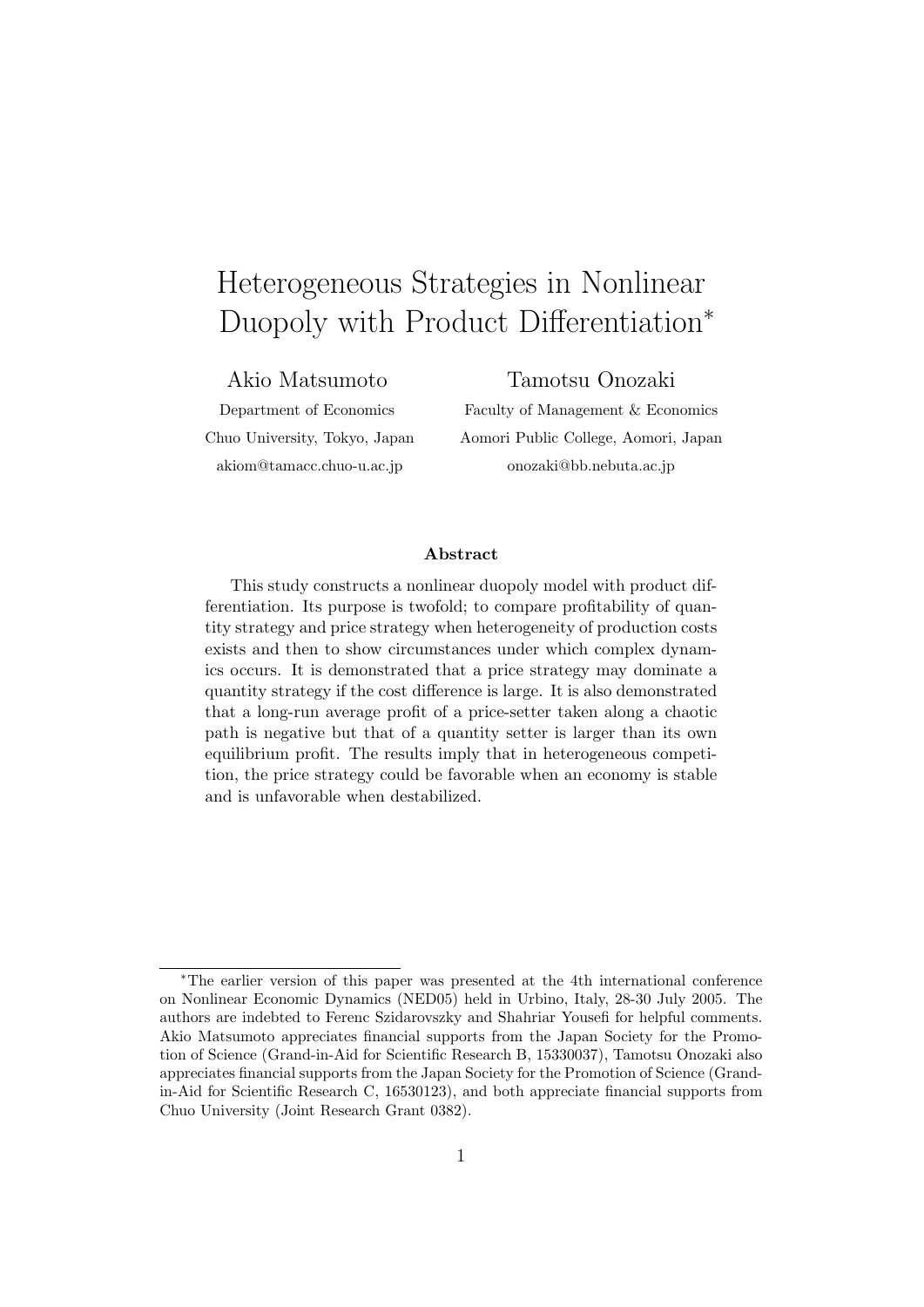## 1 Introduction

In the present paper, we consider strategic behavior of economic agents with heterogeneity in a nonlinear system. To this end, we construct a productdifferentiated duopoly model in which heterogeneity and nonlinearity are involved. Our main aim is to shed light on the following two effects; static effects on optimal behavior caused by introducing heterogeneity and dynamical effects on a time-path caused by introducing nonlinearity. Three different kind of heterogeneity is taken into account; heterogeneity (i.e., difference) in production costs and heterogeneity in strategy (i.e., quantity or price) that each firm can choose, and heterogeneity in competition by which we mean that different firms are to take different strategies. For analytical convenience, demand is assumed to be isoelastic when nonlinearity is required.

In the classical duopoly theory, research interest was concentrated on competitions between firms which were homogeneous in the sense that they produce homogeneous goods, taking the same strategy (i.e., quantity or price). Among considerable efforts devoted to pull the classical model closer to reality, there are two important approaches; one is to introduce the notion of product differentiation, and the other is to consider a mixture of different strategies in a market. Following both research agendas, it has been demonstrated that a dominant strategy of each firm is to set quantity (price) in a differentiated duopoly if goods are substitutes (complements) [e.g., see Singh/Vives (1984), Okuguchi (1984) and Cheng (1985).] Although the conclusion is clear, it is derived under circumstances in which production costs are the same or homogeneous, and demand is linear. So far, not much yet has been revealed with respect to heterogeneity in production cost. The first result of this study adds a possibility that the price strategy is dominant if firms are heterogeneous in cost and goods are substitutes.

Turning our attentions to dynamical analysis, vast amounts of researches have been devoted to complex dynamics which nonlinear models intrinsically exhibit. For an overview of recent developments of complex dynamics in economics, see, e.g., three volumes edited by Rosser (2004) that contain widely selected topics on complexity in economics. Regarding nonlinear oligopoly dynamics, see Puu/Sushko (2002) and Chapter 7 of Puu (2003), in which mainly nonlinear Cournot dynamics is discussed from various points of view. On the contrary, only a few effort has been devoted to shed light on differentiated duopoly in heterogeneous competition: see Yousefi/Szidarovszky (2005) for a simulation study with a general isoelastic demand and Matsumoto/Onozaki (2005) for a theoretical study with a specific linear demand. The second result of this study is to reveal the circumstances under which the heterogeneous nonlinear duopoly model exhibits complex dynamics, relying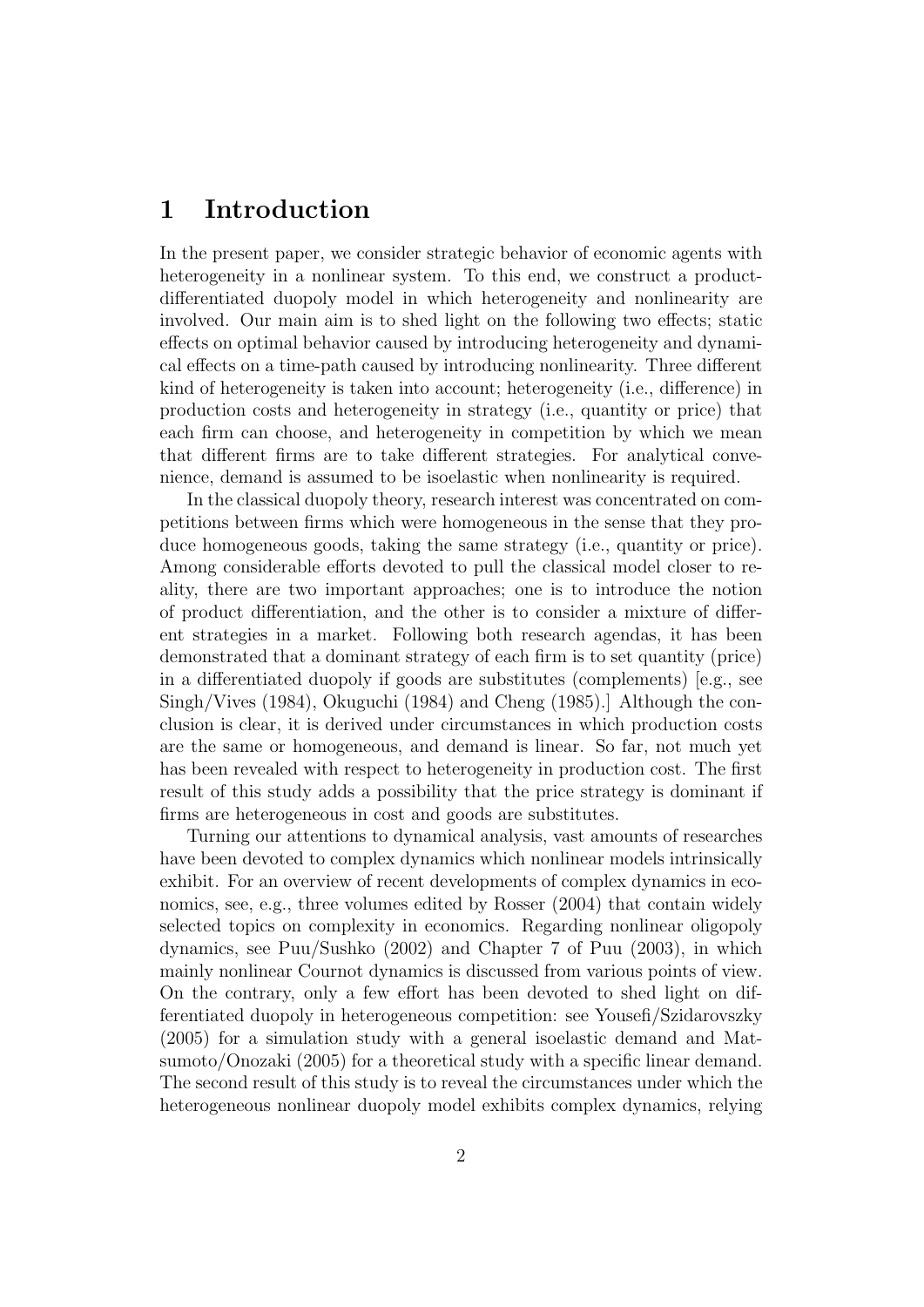on a simple iterative model.

The paper is organized as follows: Section 2 overviews heterogenous duopoly under a general form of demand function. Section 3 explains the static results obtained in a differentiated duopoly model with linear demand. Section 4 replaces linear demand with nonlinear demand and construct our model. Section 5 discusses dynamical implications. Section 6 makes concluding remarks.

## 2 Overview of Duopoly

Two distinct firms exist in a market: one is firm  $X$  that produces good  $x$  with a unit production cost a and sells goods at price  $p_x$ , and the other is firm Y that produces good  $y$  with a unit production cost  $b$  and sells goods at price  $p_y$ . Each firm chooses one of two strategies, quantity or price, and maximizes its profits, taking the competitor's strategic variable as given. With two firms and two strategies, there are four possible types of duopoly competition according as which firm takes which strategy. In Cournot-Cournot (henceforth CC) competition, each firm sets quantity, taking its competitor's output as given, and in Bertrand-Bertrand (BB) competition, each firms sets price, taking its competitor's price as given. In Cournot-Bertrand (CB) competition, firm X sets quantity, taking  $p_y$  as given while firm Y setz price, taking x as given. In Bertrand-Cournot (BC) competiton in which strategies are interchanged, firm  $X$  sets price, taking  $y$  as given while firm  $Y$  sets quantity, taking  $p_x$  as given. We call the former two types of competitions as *homo*geneous because both firms follow the same strategy. On the other hand, we call the latter two types as heterogeneous because the firms take different strategies.<sup>1</sup> In what follows, we present a somewhat general description of the above heterogeneous competition of duopoly.

Inverse demand functions of firm  $X$  and  $Y$  are given by

$$
p_x = f(x, y),
$$
  
\n
$$
p_y = g(x, y),
$$
\n(1)

which are assumed to be monotonically decreasing in x and y. Solving  $(1)$ simultaneously with respect to  $x$  and  $y$  yields direct demands

$$
x = u(p_x, p_y),
$$
  
\n
$$
y = v(p_x, p_y).
$$
\n(2)

 $1$ To the best of our knowledge, Bylka/Komar (1976) is the first to consider heterogeneous duopoly, what they call, "different mixed oligopolies."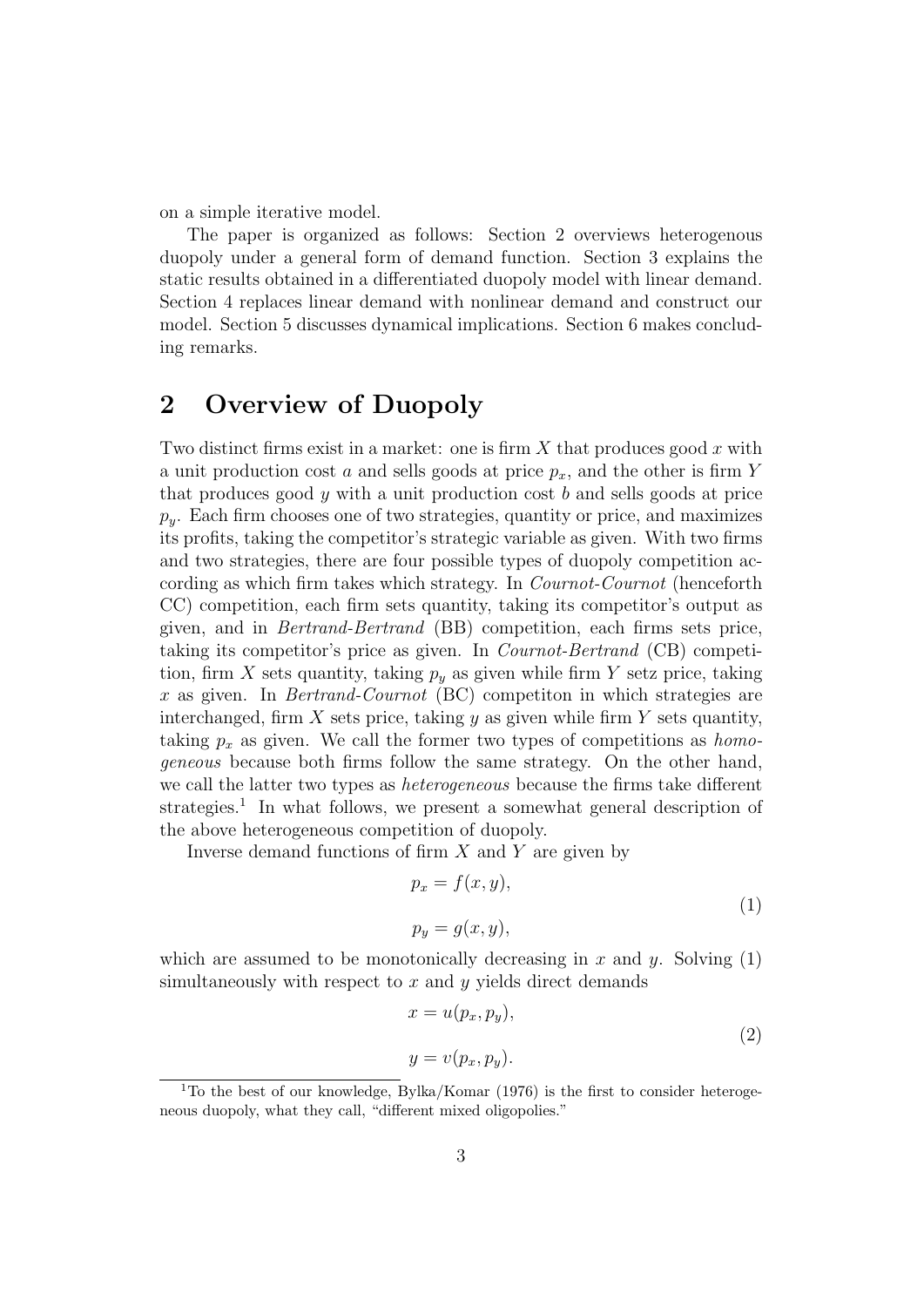For the sake of convenience, let us solve each equation of (1) with respect to  $x$  and  $y$  respectively and denote the solutions as

$$
x = f^{-1}(p_x, y),
$$
  
\n
$$
y = g^{-1}(x, p_y).
$$
\n(3)

Profit functions are

$$
\pi_x = (p_x - a)x,
$$
  
\n
$$
\pi_y = (p_y - b)y.
$$
\n(4)

In CB competition a strategic variable for firm  $X$  is quantity and that for firm  $Y$  is price, so that profit functions  $(4)$  should be rewrite, with the aid of  $(1)$  and  $(3)$ , as

$$
\pi_x = (p_x - a)x = (f(x, y) - a) x = (f (x, g^{-1}(x, p_y)) - a) x
$$
  
=  $\Pi_x(x, p_y)$ ,  

$$
\pi_y = (p_y - b)y = (g(x, y) - b) y = (g (x, g^{-1}(x, p_y)) - b) g^{-1}(x, p_y)
$$
  
=  $\Pi_y(x, p_y)$ .

Reaction functions are derived by solving profit-maximizing conditions,

$$
\frac{\partial \Pi_x(x, p_y)}{\partial x} = 0,
$$

$$
\frac{\partial \Pi_y(x, p_y)}{\partial p_y} = 0,
$$

and a CB equilibrium is defined  $as<sup>2</sup>$ 

$$
x^{CB} = \underset{x}{\text{argmax}} \Pi_x (x, p_y^{CB}),
$$
  

$$
p_y^{CB} = \underset{p_y}{\text{argmax}} \Pi_y (x^{CB}, p_y).
$$

In BC competition the strategic situation is reversed, so that profit func-

<sup>2</sup>Henceforth, superscript CB or BC is attached to a variable to denote that it is an equilibrium value of the corresponding type of duopoly.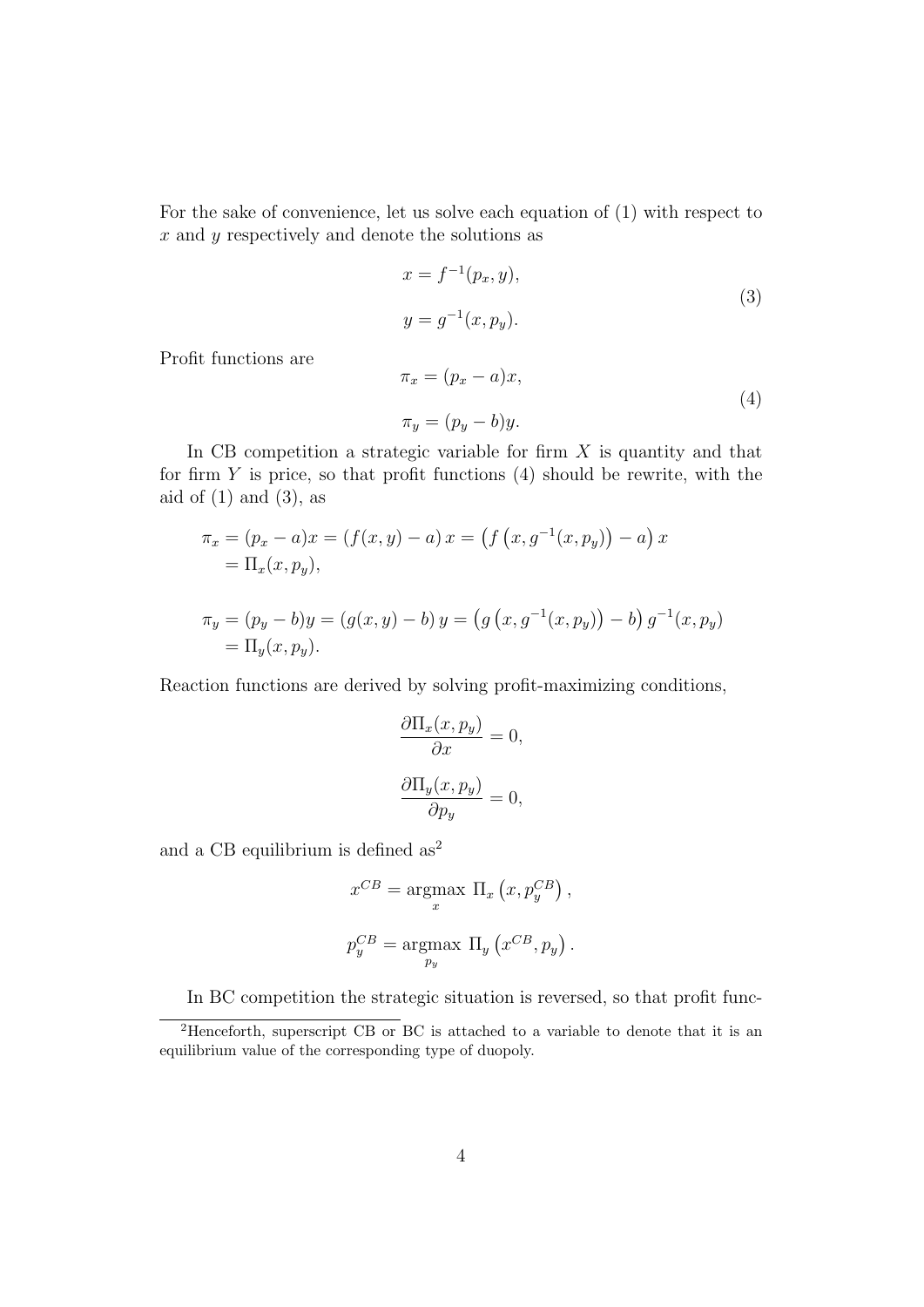tions are

$$
\pi_x = (p_x - a)x = (f(x, y) - a) x = (f(f^{-1}(p_x, y), y) - b) f^{-1}(p_x, y)
$$
  
=  $\Pi_x(p_x, y),$   

$$
\pi_y = (p_y - b)y = (g(x, y) - b) y = (g(f^{-1}(p_x, y), y) - b) y
$$
  
=  $\Pi_y(p_x, y).$ 

Reaction functions are also obtained by solving profit-maximizing conditions,

$$
\frac{\partial \Pi_x(p_x, y)}{\partial p_x} = 0,
$$

$$
\frac{\partial \Pi_y(p_x, y)}{\partial y} = 0,
$$

and a BC equilibrium is defined as

$$
p_x^{BC} = \underset{p_x}{\text{argmax}} \Pi_x \left( p_x, y^{BC} \right),
$$
  

$$
y^{BC} = \underset{y}{\text{argmax}} \Pi_y \left( p_x^{BC}, y \right).
$$

# 3 Heterogeneous Strategy with Linear Demand

We recapitulate the essence of the differentiated duopoly model with linear demand proposed by Singh/Vives (1985) and summarize their main results in this section. Linear demand is replaced with nonlinear demand in the next section.

Inverse demand is assumed to be linear and given by

$$
p_x = p_M - x - \theta y,
$$
  
\n
$$
p_y = p_M - \theta x - y,
$$
\n(5)

in which  $\theta$  denotes the degree of product differentiation and  $p_M$  is a positive constant indicating the maximum price to be attained. If  $\theta = 1$ , (5) are reduced to demand functions for homogenous goods (i.e., perfect substitutes). If  $\theta = 0$ , it means the case of independent products in which the duopoly market turns to be two monopoly markets. A positive (negative)  $\theta$  implies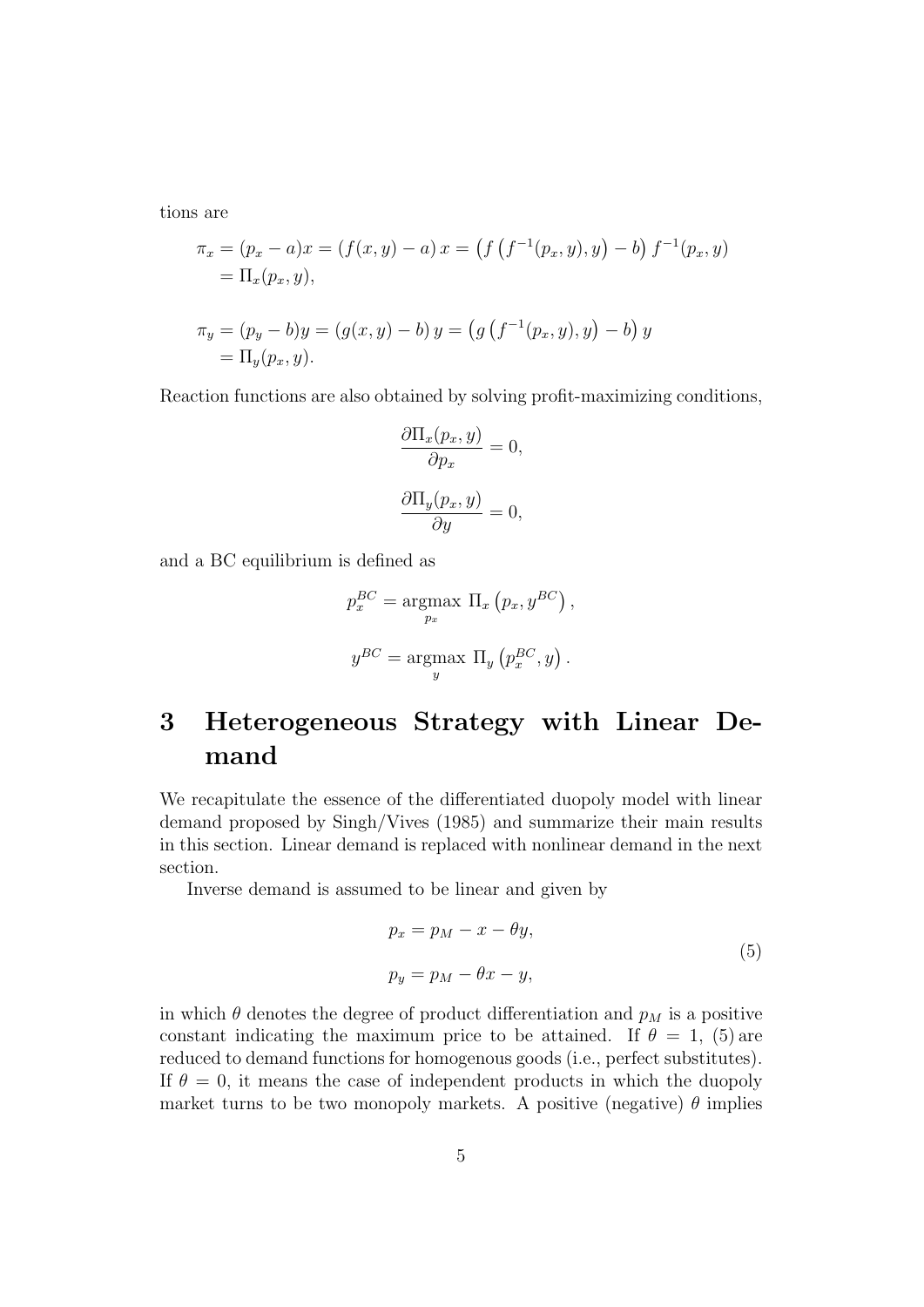that goods are substitutes (complements). Since we get, due to the symmetry, complementarity from substitutability only by changing the sign of  $\theta$ , we confine our analysis to the case in which the goods are substitutes in this study. Hence we assume

#### Assumption 1  $0 < \theta < 1$ .

Solving  $(5)$  simultaneously with respect to x and y yields direct demands,

$$
x = \frac{1}{1 - \theta^2} \left\{ (1 - \theta)p_M - p_x + \theta p_y \right\},\,
$$
  

$$
y = \frac{1}{1 - \theta^2} \left\{ (1 - \theta)p_M + \theta p_x - p_y \right\}.
$$

In this section, marginal costs are zero, which is the usual assumption in the context of linear model.<sup>3</sup> In CB competition, firm  $X$  is a quantity-setter and firm  $Y$  is a price-setter. With the aid of the manner described in the previous section, we get the reaction functions,

$$
2(1 - \theta^2)x - \theta p_y = (1 - \theta)p_M \quad \text{for firm } X,
$$
  

$$
\theta x + 2p_y = p_M \quad \text{for firm } Y.
$$

Although given in implicit forms, the reaction function of firm  $X$  can be seen to be upward sloping and that of firm Y downward sloping. These reaction functions intersect only once to yield a CB equilibrium in which outputs and prices are

$$
(x^{CB}, y^{CB}) = \left(\frac{2-\theta}{4-3\theta^2}p_M, \frac{(2+\theta)(1-\theta)}{4-3\theta^2}p_M\right),
$$
  

$$
(p_x^{CB}, p_y^{CB}) = \left(\frac{(2-\theta)(1-\theta^2)}{4-3\theta^2}p_M, \frac{(2+\theta)(1-\theta)}{4-3\theta^2}p_M\right).
$$

Substituting into the profit functions yields CB profits,

$$
\left(\pi_x^{CB}, \pi_y^{CB}\right) = \left(\frac{(2-\theta)^2(1-\theta^2)}{(4-3\theta^2)^2}p_M^2, \frac{(2+\theta)^2(1-\theta)^2}{(4-3\theta^2)^2}p_M^2\right)
$$

<sup>3</sup>The results to be obtained in this section hold if cost are positive and identical.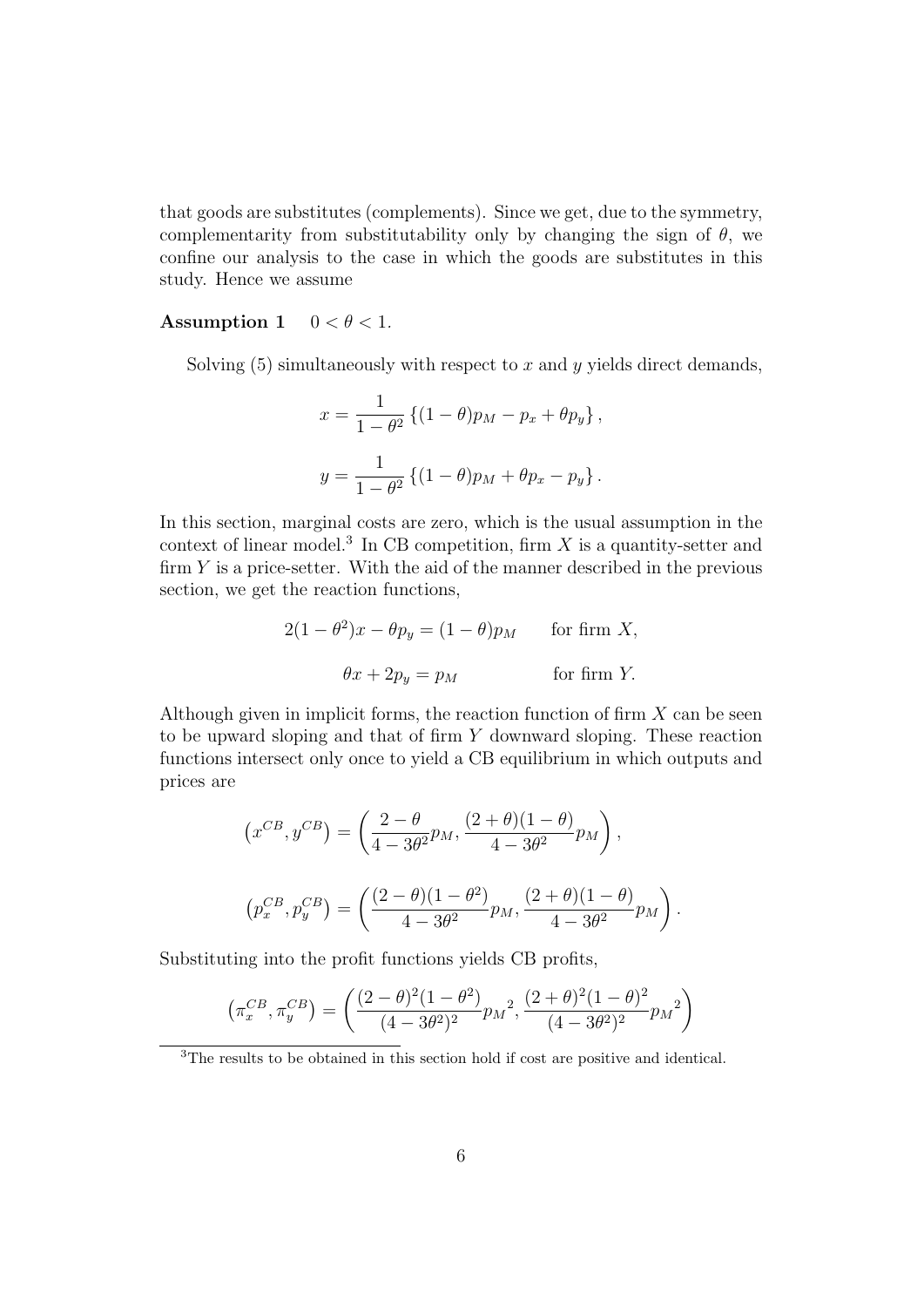The ratios of each variables are

$$
\frac{x^{CB}}{y^{CB}} = \frac{2 - \theta}{2 - \theta - \theta^2} > 1,
$$
\n
$$
\frac{p_x^{CB}}{p_y^{CB}} = \frac{2 + \theta - \theta^2}{2 + \theta} < 1,
$$
\n
$$
\frac{\pi_x^{CB}}{\pi_y^{CB}} = \frac{4 - 3\theta^2 + \theta^3}{4 - 3\theta^2 - \theta^3} > 1.
$$
\n(6)

Inequalities imply that firm X produces more output, faces a lower price and makes more profits.

In BC competition in which firm  $X$  is a price-setter and firm  $Y$  is a quantity-setter, firm X chooses  $p_x$ , taking y as given while firm Y chooses y, taking  $p_x$  as given. Symmetrically, we get the following ratios of BC variables,

$$
\frac{x^{BC}}{y^{BC}} = \frac{2 - \theta - \theta^2}{2 - \theta} < 1,
$$
\n
$$
\frac{p_x^{BC}}{p_y^{BC}} = \frac{2 + \theta}{2 + \theta - \theta^2} > 1,
$$
\n
$$
\frac{\pi_x^{BC}}{\pi_y^{BC}} = \frac{4 - 3\theta^2 - \theta^3}{4 - 3\theta^2 + \theta^3} < 1.
$$
\n(7)

It is noted that all inequalities are reversed, which implies that firm Y produces more output, faces a lower price and makes larger profits in BC competition. From (6) and (7), we conclude that if goods are substitutes, a quantity strategy is preferable in heterogeneous competition, which coincides with what  $\text{Singh/Vives}$  (1984) show. The results are then summarized as

Proposition 1 Given Assumption 1, quantity-setter produces more output, faces a lower prices and makes larger profits than price-setter in CB competition as well as in BC competition.

# 4 Heterogeneous Competition with Nonlinear Demand

In this section we replace the linear demand with the nonlinear demand and find out effects on optimal behavior of firms caused by such a replacement.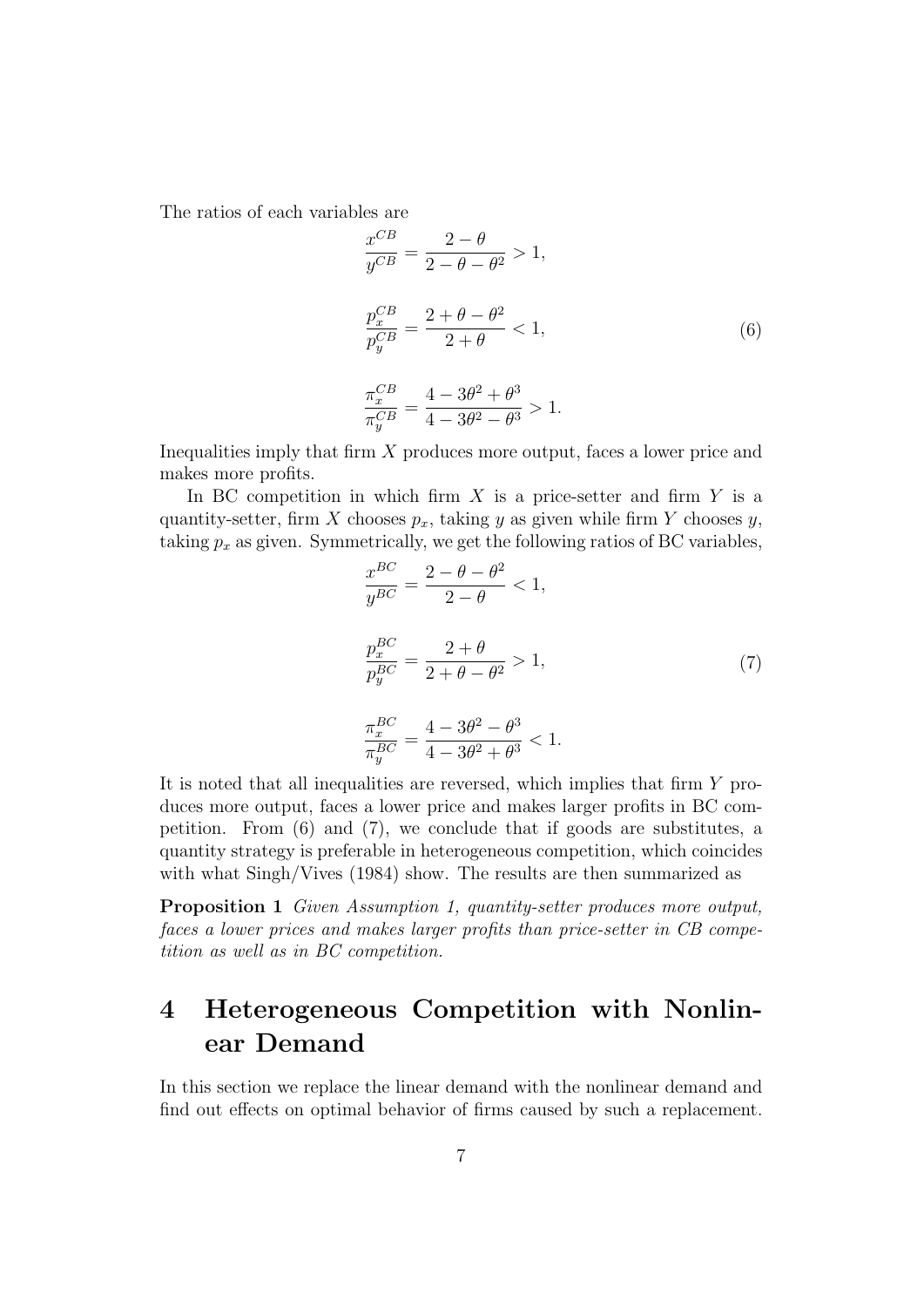The inverse demand functions of firm  $X$  and  $Y$  are assumed to be isoelastic,

$$
p_x = \frac{1}{x + \theta y},
$$
  
\n
$$
p_y = \frac{1}{\theta x + y}.
$$
\n(8)

where  $\theta$ , again, denotes the degree of product differentiation which fulfills Assumption  $1<sup>4</sup>$  Solving (8) with respect to x and y yields direct demands,

$$
x = \frac{1}{1 - \theta^2} \left( \frac{1}{p_x} - \frac{\theta}{p_y} \right),
$$
  

$$
y = \frac{1}{1 - \theta^2} \left( \frac{\theta}{p_x} - \frac{1}{p_y} \right).
$$

Assumption 1 assures the normal situation that quantity demanded is negatively related to its own price and does not go to infinity. It also implies the substitutability between goods because the cross derivatives are positive.

#### 4.1 Cournot-Bertrand Competition

In this subsection, we consider CB competition in which firm  $X$  is a quantitysetter and firm  $Y$  is a price-setter. Let us remind that  $a$  and  $b$  denote constant marginal costs. Following the procedure described in Section 2, we get the CB reaction functions,

$$
\theta p_y = a ((1 - \theta^2) p_y x + \theta)^2 \qquad \text{for firm } X,
$$
  

$$
\theta x p_y^2 = b \qquad \text{for firm } Y,
$$
 (9)

both of which are defined in  $(x, p_y)$ -space and presented as implicit forms only for the sake of later analysis. To characterize CB equilibrium in the quantity space,  $(x, y)$ , it is convenient to transform (9) using the inverse demand for y as

$$
\theta(\theta x + y) = a(x + \theta y)^2 \qquad \text{for firm } X,
$$
  
\n
$$
\theta x = b(\theta x + y)^2 \qquad \text{for firm } Y.
$$
\n(10)

<sup>4</sup>Puu (2003) introduces the same type of isoelastic demand function into a traditional CC duopoly model and extensively studies its dynamics when goods are homogenous.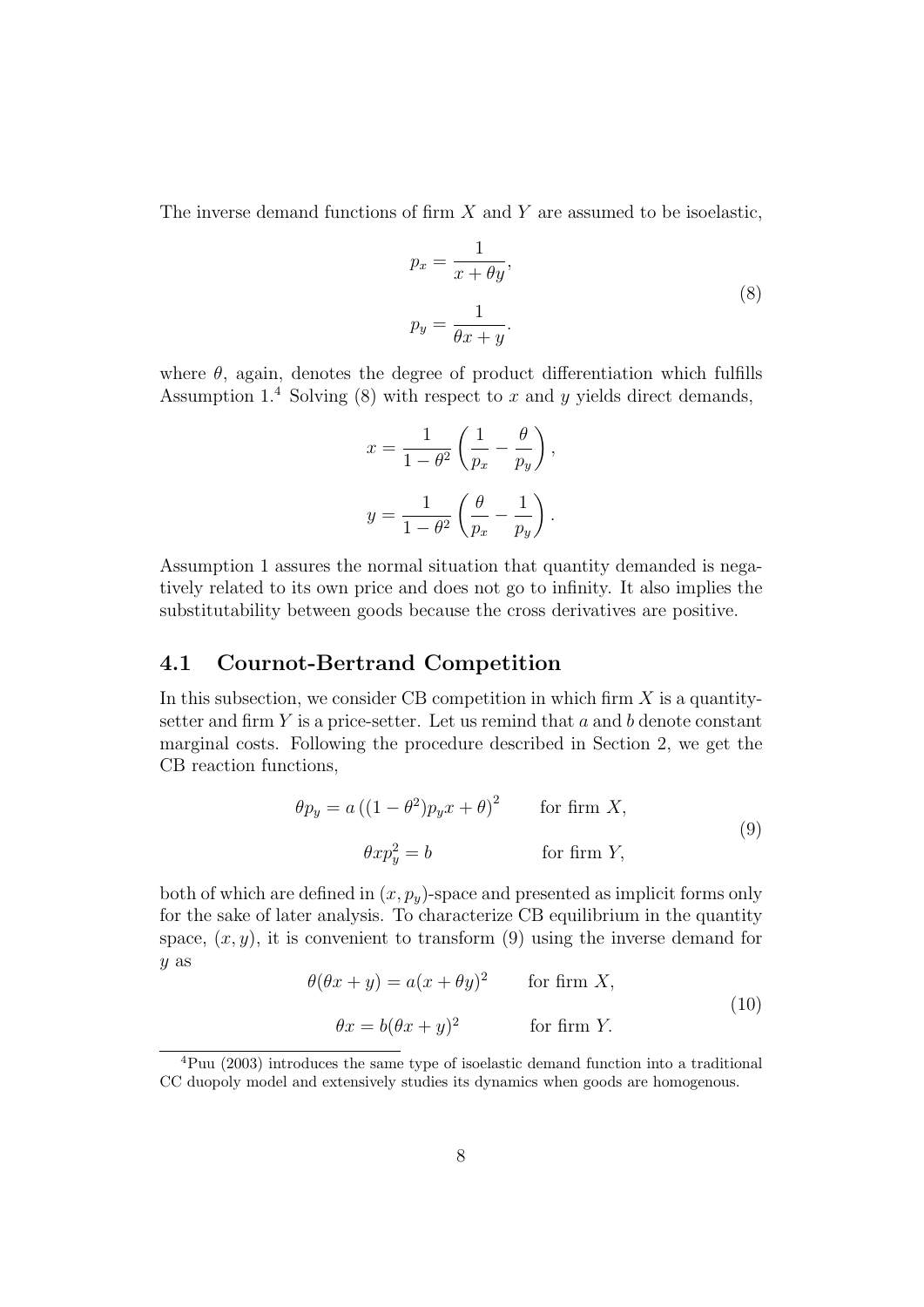Dividing the first equation of (10) by the second gives, after arrangements,

$$
c(\theta + z) = \left(\frac{1 + \theta z}{\theta + z}\right)^2.
$$
 (11)

where  $z=\frac{y}{x}$  $\frac{y}{x}$  and  $c = \frac{b}{a}$  $\frac{b}{a}$ .

Let us denote the right hand side of  $(11)$  by  $h(z)$  and the left hand side by  $w_{CB}(z)$ . An intersection of these two functions, if any, which is a solution of (11), determines a CB equilibrium. The function  $h(z)$  is positive, declines monotonically (i.e.,  $h'(z) < 0$ ), and is bounded from above (i.e.,  $h(0) = \frac{1}{\theta^2} > 1$  as well as below  $(\lim_{z \to \infty} h(z) = \theta^2 < 1)$  under Assumption 1. The function  $w_{CB}(z)$  has a positive intercept  $(w_{CB}(0) = c\theta > 0)$  and increases monotonically. Thus, to ensure the existence of intersection (and, at the same time, its uniqueness) in the nonnegative quadrant, we need to impose  $w_{CB}(0) < h(0)$  or equivalently

#### ${\rm Assumption ~2} \quad c <$ 1  $\frac{1}{\theta^3}$ .

Let us denote the solution of (11) by  $\gamma$  that is the ratio of CB outputs,

$$
\gamma = \gamma(\theta, c) \tag{12}
$$

where  $c(\theta + \gamma) = \left(\frac{1+\theta\gamma}{\theta+\gamma}\right)$  $\left(\frac{d^2 + \theta \gamma}{d^2 + \gamma}\right)^2$  and  $\gamma = \frac{y^{CB}}{x^{CB}}$ . Since the explicit form of  $\gamma(\theta, c)$ , which can be constructed, seems to be unmanageable, we do not exhibit it.

Substituting  $x^{CB}$  and  $y^{CB} = \gamma x^{CB}$  into (10) and arranging terms give explicit forms of CB outputs in terms of parameters,

$$
x^{CB} = \frac{\theta(\theta + \gamma)}{a(1 + \theta\gamma)^2} = \frac{\theta}{b(\theta + \gamma)^2} > 0,
$$
  

$$
y^{CB} = \frac{\gamma\theta(\theta + \gamma)}{a(1 + \theta\gamma)^2} = \frac{\gamma\theta}{b(\theta + \gamma)^2} > 0.
$$
 (13)

Substituting (13) into (8) yields CB prices and then their ratio as

$$
p_x^{CB} = \frac{1}{(1 + \theta \gamma)x^{CB}},
$$
  
\n
$$
p_y^{CB} = \frac{1}{(\theta + \gamma)x^{CB}},
$$
  
\n
$$
\frac{p_y^{CB}}{p_x^{CB}} = \frac{1 + \theta \gamma}{\theta + \gamma}.
$$
  
\n(14)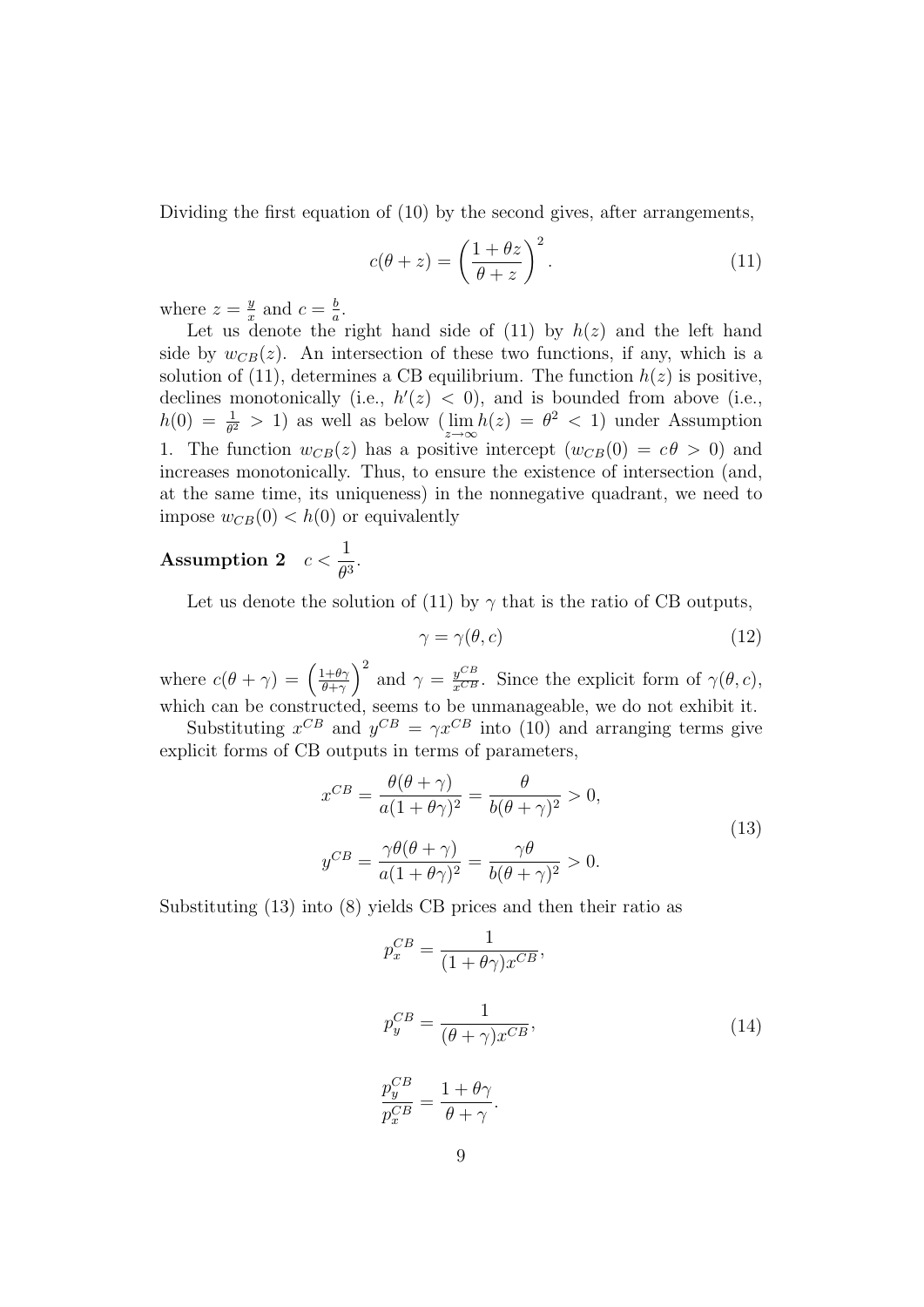Finally, substituing (13) and (14) into profit functions yields CB profits and then their ratio as  $\alpha$ <sup>2</sup>

$$
\pi_x^{CB} = \frac{1 - \theta^2}{(1 + \theta \gamma)^2},
$$
  
\n
$$
\pi_y^{CB} = \frac{\gamma^2 c(\theta + \gamma)}{(1 + \theta \gamma)^2},
$$
  
\n
$$
\frac{\pi_y^{CB}}{\pi_x^{CB}} = \frac{\gamma^2}{1 - \theta^2} \left(\frac{1 + \theta \gamma}{\theta + \gamma}\right)^2.
$$
\n(15)

In what follows we concentrate on determining relative magnitude of CB variables, which depends upon the configuration of parameters  $(\theta, c)$ . From (12)  $w_{CB}(\gamma) = h(\gamma)$ . Since  $h(1) = 1$ , we get

$$
\gamma \leq 1
$$
 according as  $w_{CB}(1) \geq 1$ .

It is found that from (14)

$$
\frac{1+\theta\gamma}{\theta+\gamma} \geq 1 \quad \text{according as} \quad \gamma \leq 1.
$$

Solving  $w_{CB}(1) = 1$  with respect to c yields a critical value of production cost ratio denoted by  $\bar{c}$ , and under Assumption 1 we obtain

$$
\bar{c} = \frac{1}{1+\theta} < 1.
$$

Now it is easy to see the relations with respect to the output ratio and the price ratio,

$$
\frac{y^{CB}}{x^{CB}} = \gamma \leq 1 \quad \text{and} \quad \frac{p_y^{CB}}{p_x^{CB}} = \frac{1+\theta\gamma}{\theta+\gamma} \geq 1 \quad \text{according as} \quad c \leq \bar{c}, \qquad (16)
$$

which implies that the equi-output curve is identical with the equi-price curve in  $(\theta, c)$ -space. The  $c = \overline{c}$  curve is downward-sloping and divides the parameter region to be considered  $\{(\theta, c) \mid 0 < \theta < 1 \text{ and } 0 < c\}$  into two subregions. It can be verified that  $x^{CB} > y^{CB}$  and  $p_x^{CB} < p_y^{CB}$  for  $(\theta, c)$  in the region above the curve and the inequality is reversed in the region below. This fact means that a firm which produces more output selles it at lower prices.

Now let us turn to profit comparison. It is difficult to derive the explicit form of the equi-profit curve,  $\pi_y^{CB} = \pi_x^{CB}$ , due to the complicated expression of  $\gamma$ . In spite of doing so, we depict the equi-profit curve with the aid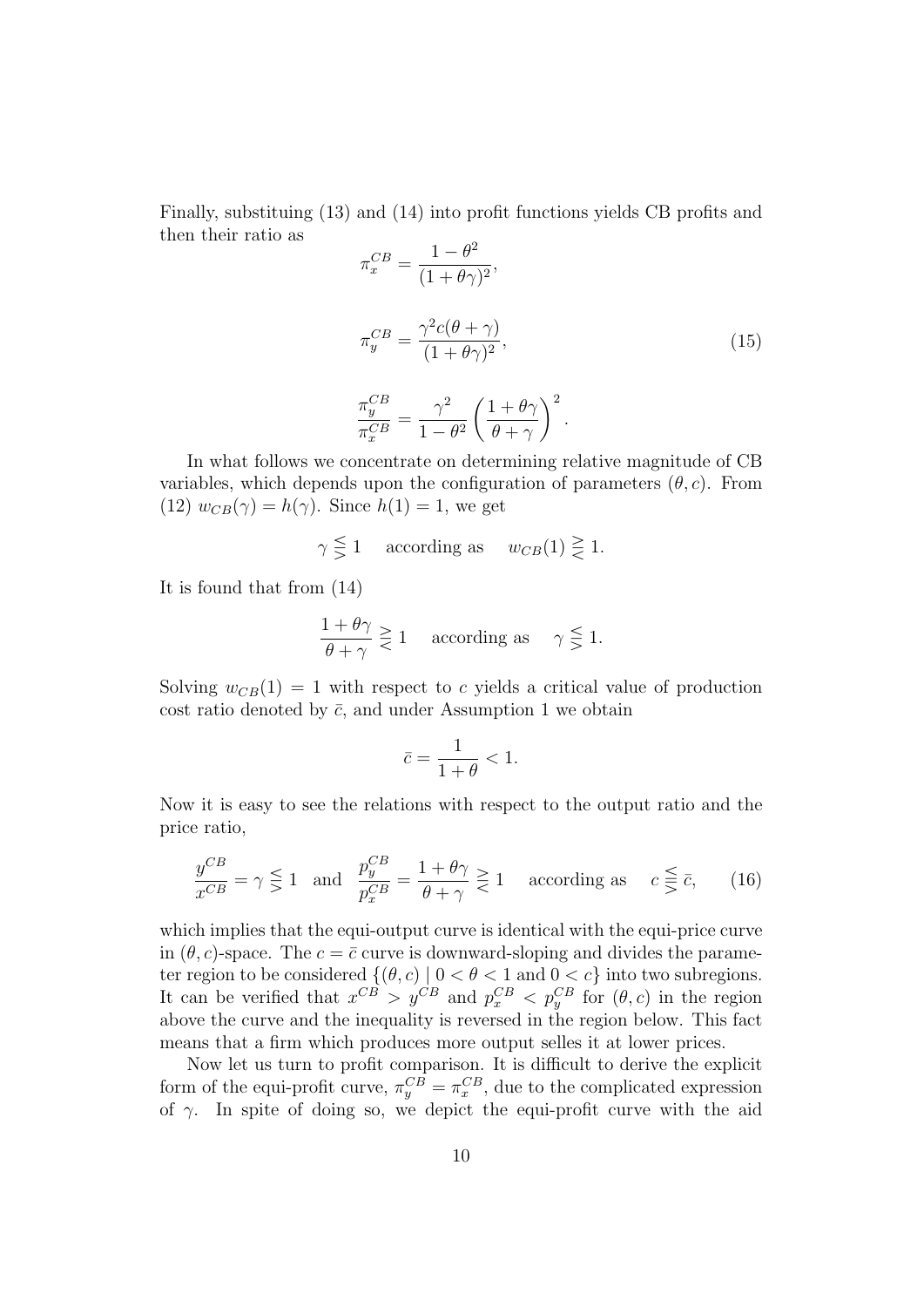of numerical calculations as a bold line in Figure  $1(A)$ . It exhibits a Ushaped profile and divides the parameter region into two. Profit contours with various ratio values of  $\rho$  are also illustrated. It is easy to see that  $\pi_y^{CB} < \pi_x^{CB}$  in the upper subregion with  $\rho < 1$  and  $\pi_y^{CB} > \pi_x^{CB}$  in the lower subregion with  $\rho > 1$ . Production of firm Y,  $y^{CB}$ , is negative in the shaded region at the upper-right corner of both Figure  $1(A)$  and  $(B)$ . That region will be neglected in the further considerations.

To sum up, since the equi-output curve and the equi-profit curve are different and have no intersection within the parameter region to be considered, they divide the region into three subregions labelled as  $CB_1$ ,  $CB_2$  and  $CB_3$ in Figure 1(B). The order of magnitude of each firm's CB variables in each region is as follows:

$$
CB_1 = \{ (\theta, c) \mid x^{CB} > y^{CB}, p_x^{CB} < p_y^{CB}, \pi_x^{CB} > \pi_y^{CB} \},
$$
  
\n
$$
CB_2 = \{ (\theta, c) \mid x^{CB} > y^{CB}, p_x^{CB} < p_y^{CB}, \pi_x^{CB} < \pi_y^{CB} \},
$$
  
\n
$$
CB_3 = \{ (\theta, c) \mid x^{CB} < y^{CB}, p_x^{CB} > p_y^{CB}, \pi_x^{CB} < \pi_y^{CB} \}.
$$

Let us say that a firm is efficient (inefficient) if its marginal cost is lower (higher). In the region  $CB_1$  with  $c > 1$ , firm X is efficient, produces more output, faces lower prices and earns more profits than firm  $Y$ . In the region  $CB<sub>1</sub>$  with  $c < 1$ , it is inefficient, still produces more output and earns more profits. In the region  $CB_2$  in which  $c < 1$ , it is inefficient, still produces more output but earns less profits. Finally, in the region  $CB_3$ , firm X is inefficinet, produces lower output, faces a higher price and makes less profits than firm Y. In a duopoly situation, the results display the symmetry. Thus from the point of view of firm  $Y$ , the reversed results applies to firm  $Y$ . In the region  $CB<sub>3</sub>$ , for example, firm Y is efficient, produces more output, sets lower prices and makes more profits than firm X. The same is said of regions  $CB<sub>2</sub>$  and  $CB<sub>1</sub>$ . We summarize the results of CB competition as follows:

**Proposition 2** Firm X (firm Y) produces more output and makes more profits in  $CB_1$  (CB<sub>3</sub>) whereas firm X produces more output but is inefficient and less profitable while firm Y produces less output but is efficient and more profitable in  $CB_2$ .

\*\*\*\*\* Figure 1 \*\*\*\*\*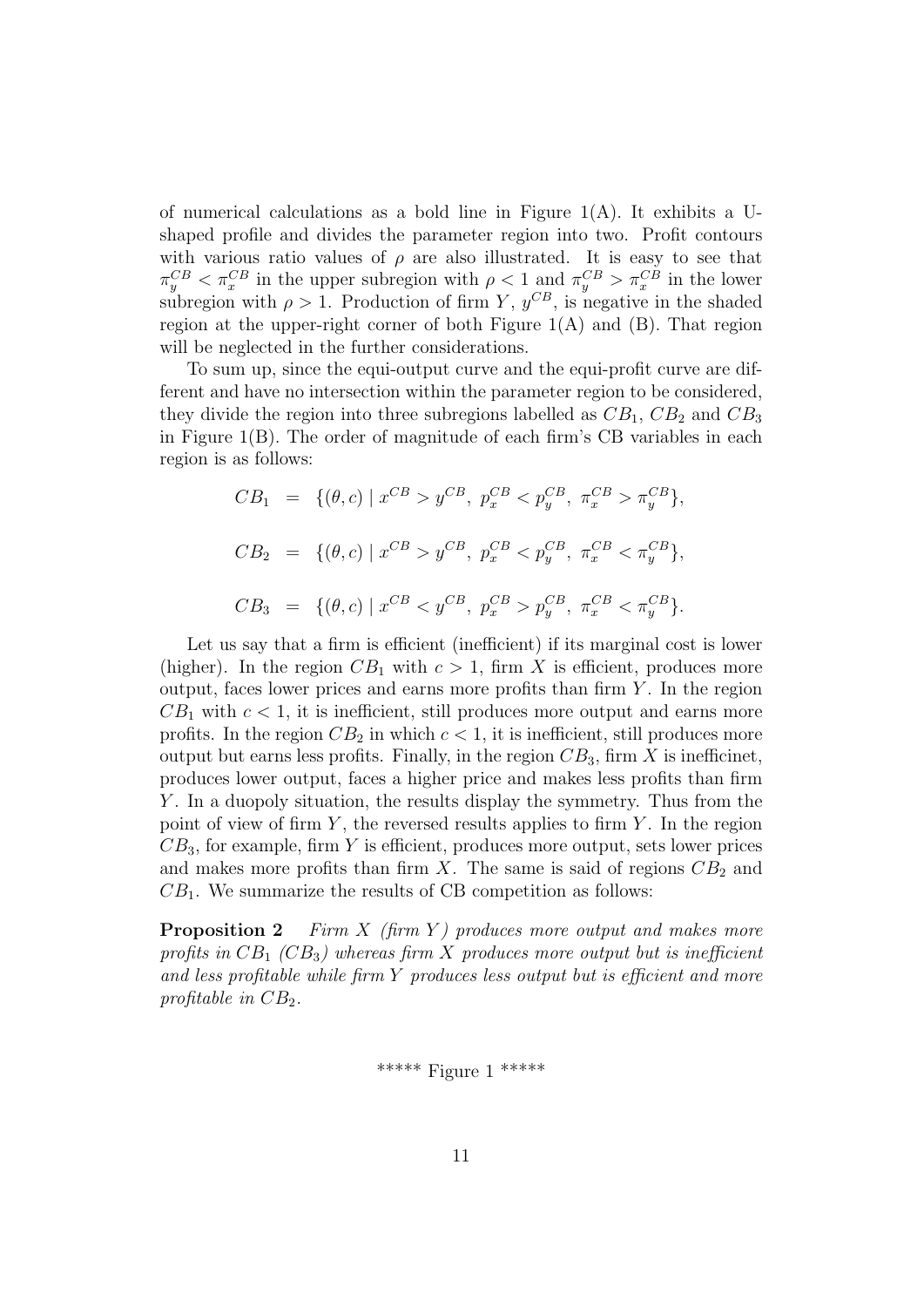#### 4.2 Bertrand-Cournot Competiton

In this subsection, we consider BC competition in which firm  $X$  is a pricesetter and firm  $Y$  is a quantitiy-setter. Due to the symmetry between  $CB$ and BC competitions, by replacing x with y,  $p_x$  with  $p_y$ , and a with b in (10), reaction functions in the BC competition are

$$
\theta y p_x^2 = a \qquad \text{for firm } X
$$
  

$$
\theta p_x = b((1 - \theta^2)p_x y + \theta)^2 \qquad \text{for firm } Y
$$
 (17)

which are defined in  $(p_x, y)$ -space. As in CB competition, we convert BC equilibrium into the quantity space, so that (17) is rewritten, by substituting the inverse demand function of firm  $X$ , as

$$
\theta y = a(x + \theta y)^2 \qquad \text{for firm } X,
$$
  

$$
\theta(x + \theta y) = b(\theta x + y)^2 \qquad \text{for firm } Y,
$$
 (18)

which is defined in  $(x, y)$ -space. Dividing the first equation of (18) by the second and applying again  $z = \frac{x}{y}$  $\frac{x}{y}$  and  $c = \frac{b}{a}$  $\frac{b}{a}$  yields

$$
\frac{cz}{(1+\theta z)} = \left(\frac{1+\theta z}{\theta+z}\right)^2.
$$
 (19)

The right hand side of  $(19)$  is the same as that in  $(11)$  and denoted again by  $h(z)$  while the left hand side by  $w_{BC}(z)$ . An intersection of these two functions, if any, which is a solution of (19), determines a BC equilibrium. Since  $w_{BC}(z)$  is monotonically increasing and bounded from above (i.e.,  $\lim_{z\to\infty}w_{BC}(z) = \frac{c}{\theta}$ , we need to impose  $\lim_{z\to\infty}w_{BC}(z) > \lim_{z\to\infty}h(z)$ , or equivalently  $c > \theta^3$ , to ensure a positive solution.<sup>5</sup> Thus we require

#### Assumption 3  $c > \theta^3$ .

Let us denote a solution of (19) by  $\delta$  that is the ratio of BC outputs,

$$
\delta = \delta(\theta, c)
$$

where  $\frac{c\delta}{(1+\theta\delta)} = \left(\frac{1+\theta\delta}{\theta+\delta}\right)$  $\frac{(1+\theta\delta)}{\theta+\delta}$  and  $\delta = \frac{y^{BC}}{x^{BC}}$ . Substituting  $x^{BC}$  and  $y^{BC} = \delta x^{BC}$ into (18) and arranging terms give explicit forms of BC outputs in terms of

<sup>&</sup>lt;sup>5</sup>It should be reminded that  $h(z)$  declines monotonically and is bounded from below, i.e.,  $\lim_{z \to \infty} h(z) = \theta^2 < 1$ .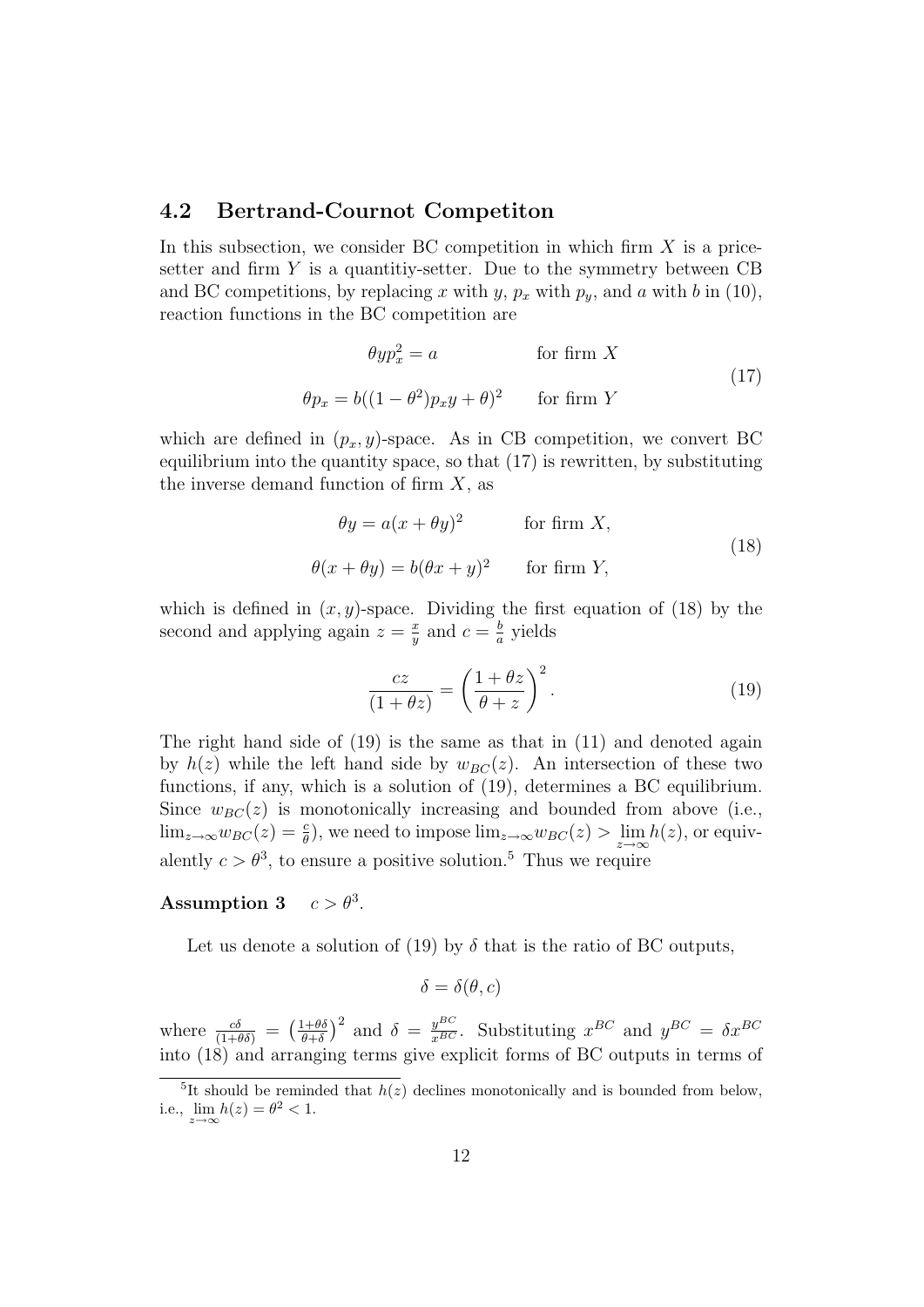parameters,

$$
x^{BC} = \frac{\theta \delta}{a(1 + \theta \delta)^2} = \frac{\theta(1 + \theta \delta)}{b(\theta + \delta)^2} > 0,
$$
  

$$
y^{BC} = \frac{\theta \delta^2}{a(1 + \theta \delta)^2} = \frac{\delta \theta(1 + \theta \delta)}{b(\theta + \delta)^2} > 0.
$$
 (20)

Substituting (20) into (8) yields BC prices and then their ratio as

$$
p_x^{BC} = \frac{1}{(1 + \theta \delta)x^{BC}},
$$
  
\n
$$
p_y^{BC} = \frac{1}{(\theta + \delta)x^{BC}},
$$
  
\n
$$
\frac{p_y^{BC}}{p_x^{BC}} = \frac{1 + \theta \delta}{\theta + \delta}.
$$
\n(21)

By the same reason as in the analysis of CB competition, the  $w_{BC}(1) = 1$ locus is equivalent to the equi-output curve as well as the equi-price curve. Solving it with respect to c yields a critical value of the production cost ratio denoted by  $\tilde{c}$ , and we obtain  $\tilde{c} = 1 + \theta$ . The following relations are also derived:

$$
\delta \gtreqless 1 \quad \text{and} \quad \frac{1+\theta\delta}{\theta+\delta} \gtreqless 1 \quad \text{according as} \quad c \gtreqless \tilde{c},
$$

which implies that firm  $X$  produces more output and sets a lower price in the region above the critical line  $c = 1 + \theta$  while firm Y produces more output and faces a lower price in the region below.

Substituing (20) and (21) into the profit functions yields BC profits and then their ratio as

$$
\pi_x^{BC} = \frac{1}{(1 + \theta \delta)^2},
$$
  
\n
$$
\pi_y^{BC} = \frac{\delta^2 (1 - \theta^2)}{(\theta + \delta)^2},
$$
  
\n
$$
\frac{\pi_y^{BC}}{\pi_x^{BC}} = \delta^2 (1 - \theta^2) \left(\frac{1 + \theta \delta}{\theta + \delta}\right)^2.
$$
\n(22)

Although it is, again, difficult to derive the explicit form of the equi-profit curve,  $\pi_y^{BC} = \pi_x^{BC}$ , due to the complicated expression of  $\delta$ , it is possible, with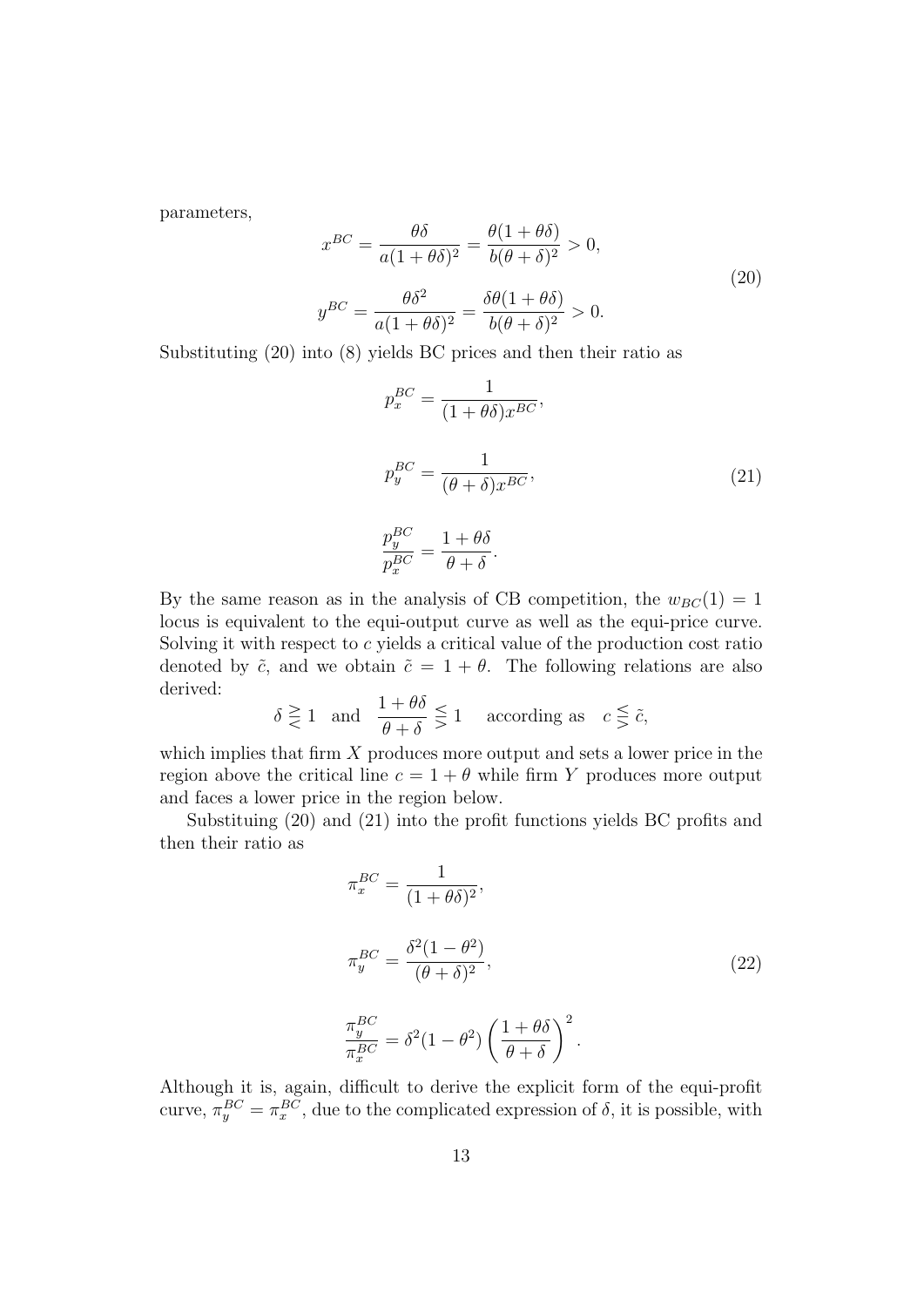the aid of numerical calculations, to depict the curve that exhibits an inverted U-shaped profile and divides the parametric region into two subregions, as seen in Figure 2(A). There,  $\sigma$  denotes the profit ratio and thus  $\sigma = 1$  means the equi-profit curve. It is easy to see that  $\pi_y^{BC} < \pi_x^{BC}$  in the upper subregion with  $\sigma < 1$ , and  $\pi_y^{BC} > \pi_x^{BC}$  in the lower subregion with  $\sigma > 1$ .

To sum up, since the equi-output curve is different from the equi-profit curves, the whole parameter region is finally divided into three subregions labeled as  $BC_1$ ,  $BC_2$  and  $BC_3$  in Figure 2(B). Production of firm X,  $x^{BC}$ , is negative in the shaded region at the lower-right corner in each of Figure  $2(A)$  and  $(B)$ . That region will be neglected in the further considerations. In each subregion, the orderings between BC variables are as follows,

$$
BC_1 = \{ (\theta, c) \mid x^{BC} < y^{BC}, \ p_x^{BC} > p_y^{BC}, \ \pi_x^{BC} < \pi_y^{BC} \},
$$
\n
$$
BC_2 = \{ (\theta, c) \mid x^{BC} < y^{BC}, \ p_x^{BC} > p_y^{BC}, \ \pi_x^{BC} > \pi_y^{BC} \},
$$
\n
$$
BC_3 = \{ (\theta, c) \mid x^{BC} > y^{BC}, \ p_x^{BC} < p_y^{BC}, \ \pi_x^{BC} > \pi_y^{BC} \}.
$$

The same observation as in CB competition applies to the orderings in BC competition. Thus we summarize the results of BC competition as follows:

**Proposition 3** Firm Y (firm  $X$ ) produces more output and makes more profits in  $BC_1$  ( $BC_3$ ) whereas firm Y produces more output but is inefficient and less profitable while firm  $X$  produces less output but is efficient and more profitable in  $BC_2$ .

### \*\*\*\*\* Figure 2 \*\*\*\*\*

According to Proposition 1, a quantity-setter makes larger profit than a price-setter in heterogeneous competitions with the same (i.e., homogeneous) production costs. In this section, we consider the optimal behavior of duopolists in heterogeneous competitions but with the different (i.e., heterogeneous) production costs. Propositions 2 and 3 indicates that our results are richer and summarised as follows:

**Summary 1** (i) A quantity-setter produces more output and makes more profits if it is efficient. (ii) A quantity-setter may produce more output and makes more profits even if it is inefficient. (iii) A price-setter may be more profitable only if it is efficient.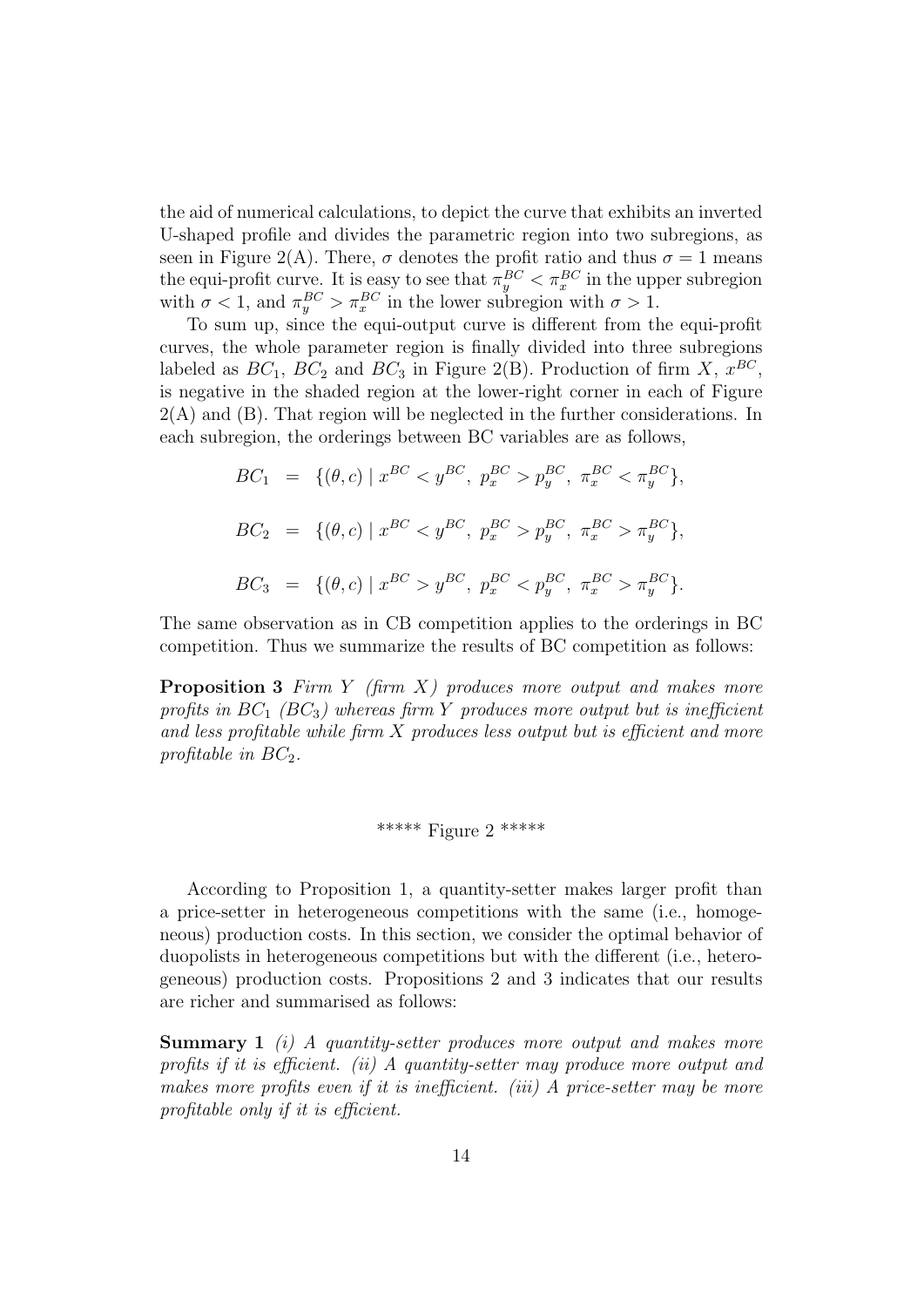Two remarks are given concerning Summary 1. (i) For consumers of good  $y$ , the second result is the worst because they buy smaller amounts of good y at a higher price and contribute to higher profits of firm  $Y$ . (ii) The qualitatively same results as the summary are shown by Matsumoto/Onozaki (2005) in a linear duopoly model with heterogeneous costs. Although the heterogenenous costs and nonlinear demand are simultaneously introduced in this section, the results obtained here are due to the heterogeneity in costs.

### 4.3 Profit Comparison in CB and BC Competitions

In this subsection, our main concerns are on the effect on profits caused by a choice of particular strategy, namely, quantity or price. Thus the following discussion is focused only on profit. In doing so, we compare profits of each firm in CB competition with those in BC competition. Such comparison will allow us to see the impact of strategic behavior on profits in a differentiated market.

From (15) and (22), we obtain the profit ratios of each firm across different competitions as

$$
\frac{\pi_x^{CB}}{\pi_x^{BC}} = (1 - \theta^2) \left( \frac{1 + \theta \delta}{1 + \theta \gamma} \right)^2,
$$
\n
$$
\frac{\pi_y^{CB}}{\pi_y^{BC}} = \frac{1}{1 - \theta^2} \left( \frac{\gamma}{\delta} \frac{\theta + \delta}{\theta + \gamma} \right)^2.
$$
\n(23)

Since  $w_{CB}(z) > w_{BC}(z)$  for all z, and  $h(z)$  is decreasing in z, the intersection of  $w_{CB}(z)$  with  $h(z)$  is always located at left side of the intersection of  $w_{BC}(z)$ with  $h(z)$ , which imply that  $\gamma < \delta$  for  $z > 0$ . As seen in (23), this result alone, however, is not enough to determine profitability of competition. Thus, we use graphical representation to make comparisons in Figure 3, which is drawn again with the aid of numerical calculations. The shaded region located at either the upper-right corner or the lower-right indicates the set of parameters that violates either Assumption 2 or 3. Thus, these two regions are neglected in further considerations.

## \*\*\*\*\* Figure 3 \*\*\*\*\*

The  $\pi_x^{CB} = \pi_x^{BC}$  curve is upward-sloping and the  $\pi_y^{CB} = \pi_y^{BC}$  curve is slightly downward-sloping. It can be confirmed that  $\pi_x^{CB} < \pi_x^{BC}$  above the former equi-profit curve and  $\pi_y^{CB} < \pi_y^{BC}$  above the latter equi-profit curve, and the inequalities are reversed below. The  $\pi_x^{CB} = \pi_y^{CB}$  curve and the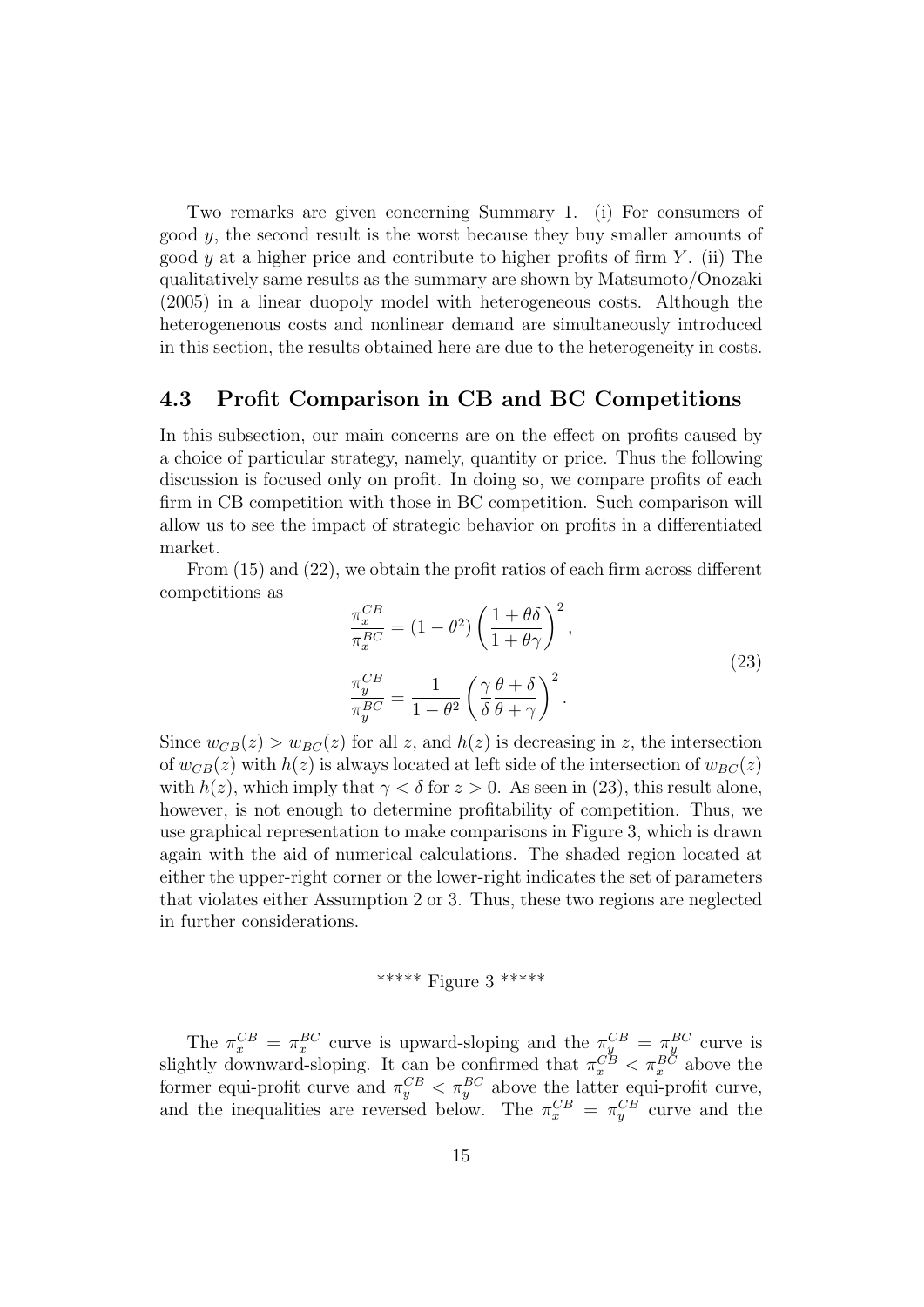$\pi_x^{BC} = \pi_y^{BC}$  curve are also drawn in Figure 3. By these four equi-profit curves, the parameter region is divided into five subregions, which are labelled as I, II, III, IV, and V. Since the vertical axis represents the production cost ratio, the difference in production cost gets larger as the ratio is larger or smaller than unity. For convenience, we say that cost difference is major in the regions I and II, moderate in the regions III and IV, and minor in the region V.

In regions I and II in which the cost difference is major, the order of magnitude of profits are as follows:

|                                                           | $\lt$ | $\pi_r^{BC}$         | $\pi_x^{\scriptscriptstyle CD}$ | $\geq$ | $\pi_x^{BC}$ |  |
|-----------------------------------------------------------|-------|----------------------|---------------------------------|--------|--------------|--|
|                                                           |       |                      |                                 |        |              |  |
| $\pi_u^{\scriptscriptstyle\cup\, \scriptscriptstyle\cup}$ |       | $\langle \pi_u^{BC}$ |                                 | $\geq$ | $\pi_u^{BC}$ |  |
| region I                                                  |       |                      | region II                       |        |              |  |

In region I, both firms prefers BC competition in which they can make more profits than in CB competition. Within BC competition, firm  $X$  is efficient and more profitable. In region II, we have the reverse results; both firms prefers CB competition in which they can make more profits than in BC competition. Regarding the selection of competition what one firm intends is the same as what the other firm intends. In this sense, both firm can be cooperative. Within CB competition, firm  $X$  is efficient and more profitable. Firm  $X$  takes a price strategy in BC competition and so does firm  $Y$  in CB competition. We summarize these results as

**Proposition 4** If the difference in production cost is major, an efficient firm prefers taking a price strategy and can make more profits in a heterogeneous competition while an inefficient firm prefers taking a quantity strategy and its profit is less than that of the competitor but more than its own profit obtained in the other competition.

In regions III and IV in which the cost difference is moderate, the ordering of magnitude of profits are as follows:

| $\pi_x^{Cb}$     | $\geq$ | $\pi_x^{BC}$            |           | $\geq$ | $\pi_r^{BC}$              |
|------------------|--------|-------------------------|-----------|--------|---------------------------|
|                  |        |                         |           |        |                           |
| $\pi_y^{\cup B}$ |        | $\epsilon$ $\pi_u^{BC}$ |           |        | $\epsilon$ $\pi_{y}^{BC}$ |
| region III       |        |                         | region IV |        |                           |

In region III, firm X prefers CB competition in which it makes more profits than in BC competion. On the other hand, firm Y prefers BC competition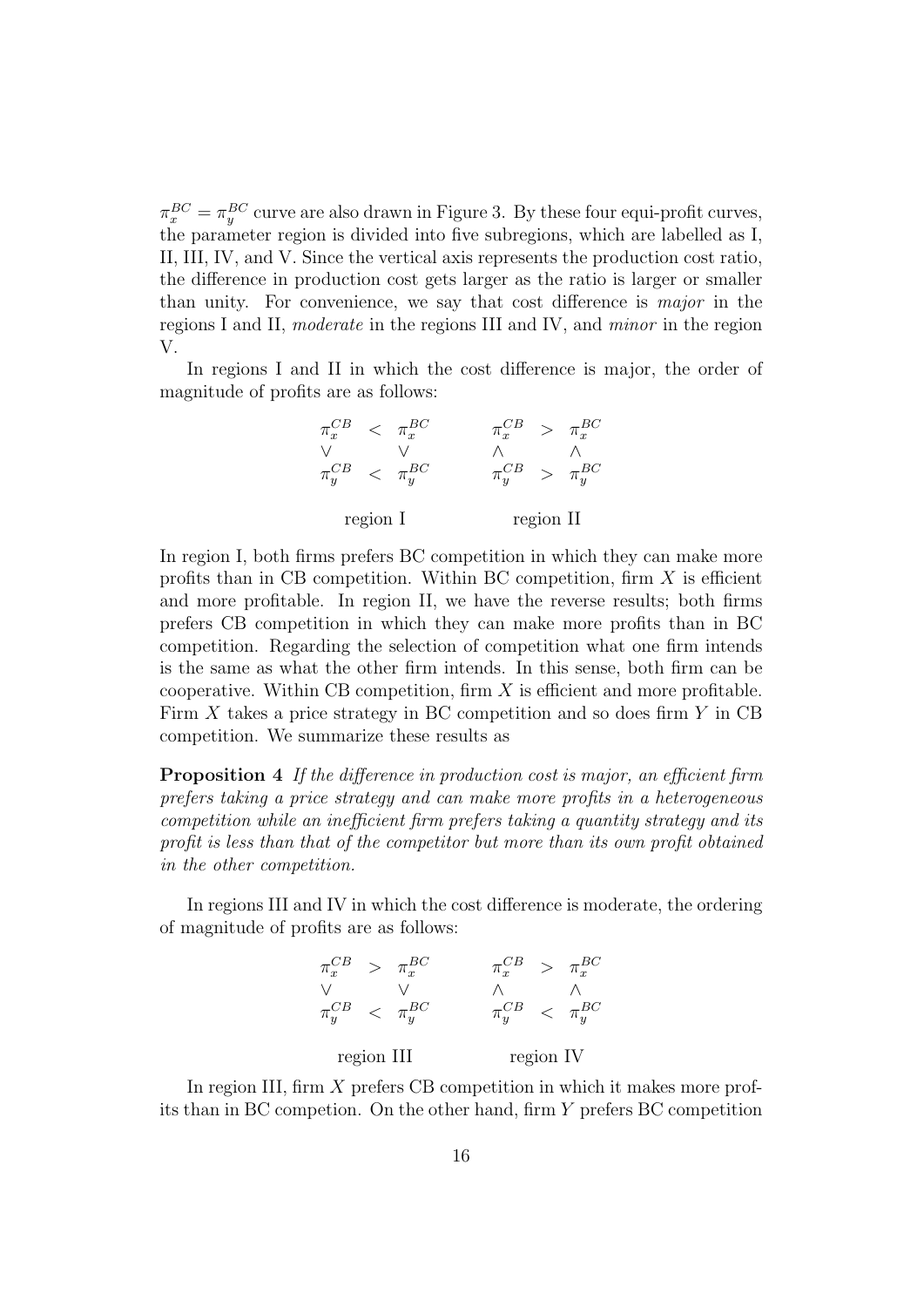in which it makes more profits than in CB competition. Both firms prefer being a quantity-setter, which is not allowed in heterogeneous competition.<sup>6</sup> However, no matter which competition is selected, efficient firm  $X$  is always more profitable. Thus it can be said that efficiency implies profitability. It is noted that the results are reversed in the region IV. We summarize the results in

**Proposition 5** If the difference in production cost is moderate, an efficient firm prefers taking a quanity strategy and can be profitable in a heterogeneous competition while an inefficient firm also prefers taking a quantity strategy but its profit gets smaller if it plays a price-setter.

In region V where the cost difference is minor, the order of magnitude of profits are as follows:

$$
\begin{array}{ccc} \pi_x^{CB} & > & \pi_x^{BC} \\ \vee & & \wedge \\ \pi_y^{CB} & < & \pi_y^{BC} \end{array}
$$

#### region V

Similarly as in the case with moderate costs, preference on competition of one firm differs from that of the other firm. Indeed, on one hand, firm  $X$  prefers CB competition because it can make more profits than in BC competition. On the other hand, firm Y prefers BC competition because it can make more profits than in CB competition. Differently from this, however, an inefficient firm can be profitable in region V. In this sense, efficiency does not necessarily imply profitability. We summarize as follows:

**Proposition 6** If the cost difference is minor, profitability of firm depends on which competition is selected.

From Propositions 4, 5, and 6, profit comparison between heterogeneous competitions are summarizes as follows:

Summary 2 Provided the goods are substitutes and production costs are heterogeneous, a price strategy dominates a quantity strategy if cost difference is major, and the strategy dominance is reversed if minor or moderate.

 $6$ Here is room for discussing homogeneous competition, but we limit our analysis of this study only to heterogeneous competition.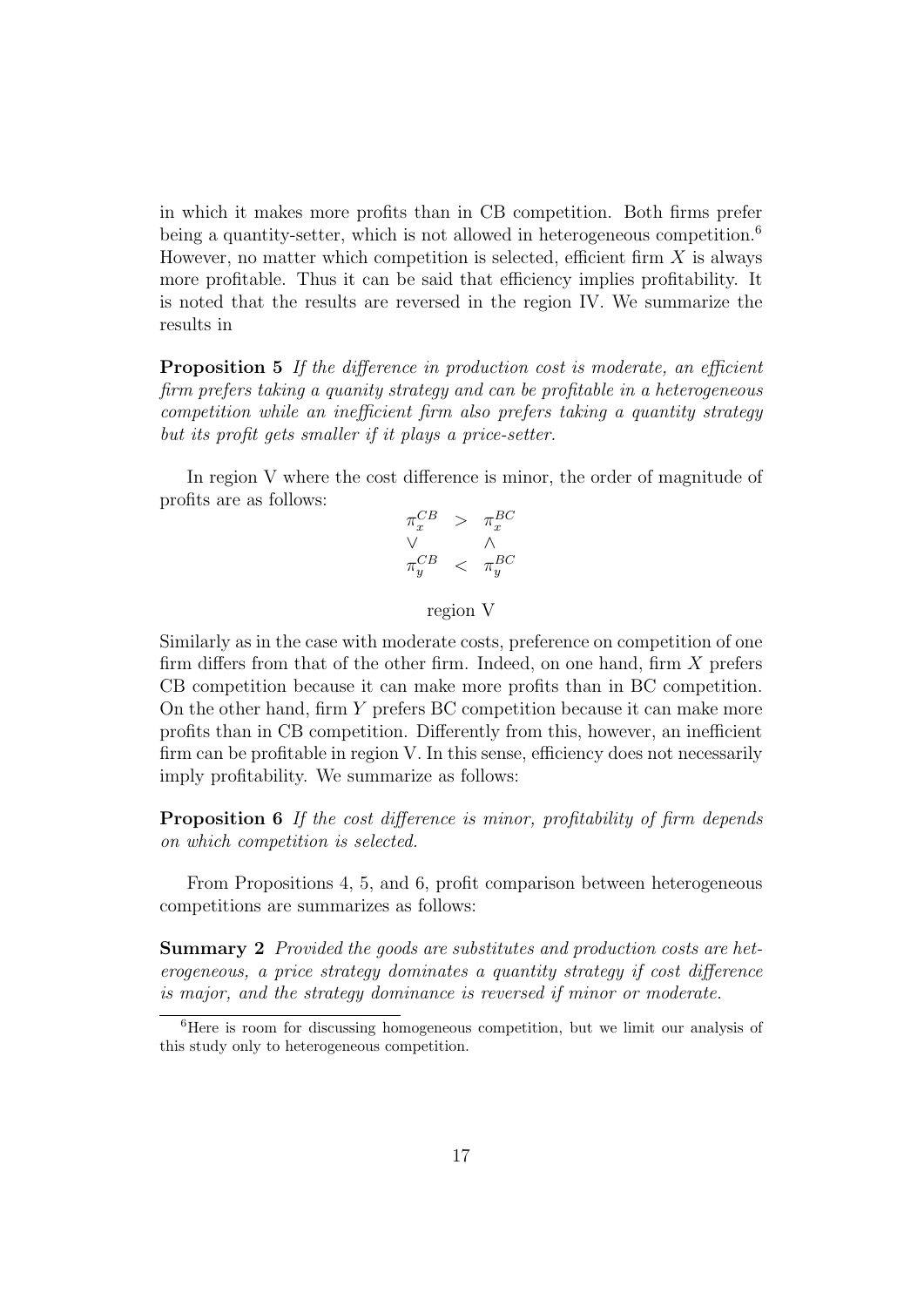# 5 Dynamical Analysis of Heterogeneous Competition

In this section, we carry out an analysis of dynamics resulting from heterogeneous competition, based upon a simple iterative model. In Section 5.1, we reveal the circumstances under which heterogeneous competition exhibits complex nonlinear dynamics, and further, we consider economic implications of nonlinear dynamics from a long-run point of view in Section 5.2.

## 5.1 Complex Dynamics of CB Competition

Solving the first-order conditions (9) with respect to the decision variables, each firm obtains an explicit form of its reaction function in CB Competition,

$$
x = \frac{1}{1 - \theta^2} \left( \sqrt{\frac{\theta}{ap_y}} - \frac{\theta}{p_y} \right),
$$
  
\n
$$
p_y = \sqrt{\frac{b}{\theta x}}.
$$
\n(24)

Although there are some ways to derive dynamical models from the static reaction functions (24), we concentrate on a simple iterative model by taking lag of the variables of the right hand sides, $^7$ 

$$
x(t+1) = \frac{1}{1-\theta^2} \left( \sqrt{\frac{\theta}{ap_y(t)}} - \frac{\theta}{p_y(t)} \right),
$$
  

$$
p_y(t+1) = \sqrt{\frac{b}{\theta x(t)}}.
$$
 (25)

<sup>7</sup>We are now preparing another paper to study dynamical properties of an adaptive model such that

$$
x(t+1) = (1 - k_x)x(t) + \frac{k_x}{1 - \theta^2} \left( \sqrt{\frac{\theta}{ap_y(t)}} - \frac{\theta}{p_y(t)} \right),
$$
  

$$
p_y(t+1) = k_y \sqrt{\frac{b}{\theta x(t)}} + (1 - k_y)p_y(t),
$$

where  $k_x$  and  $k_y$  are adjustment coefficients and  $0 < (k_x, k_y) \leq 1$ . The model exhibits Neimark-Sacker bifurcations when  $(k_x, k_y) < 1$ . The present model is a special case of the above where  $k_x = k_y = 1$ .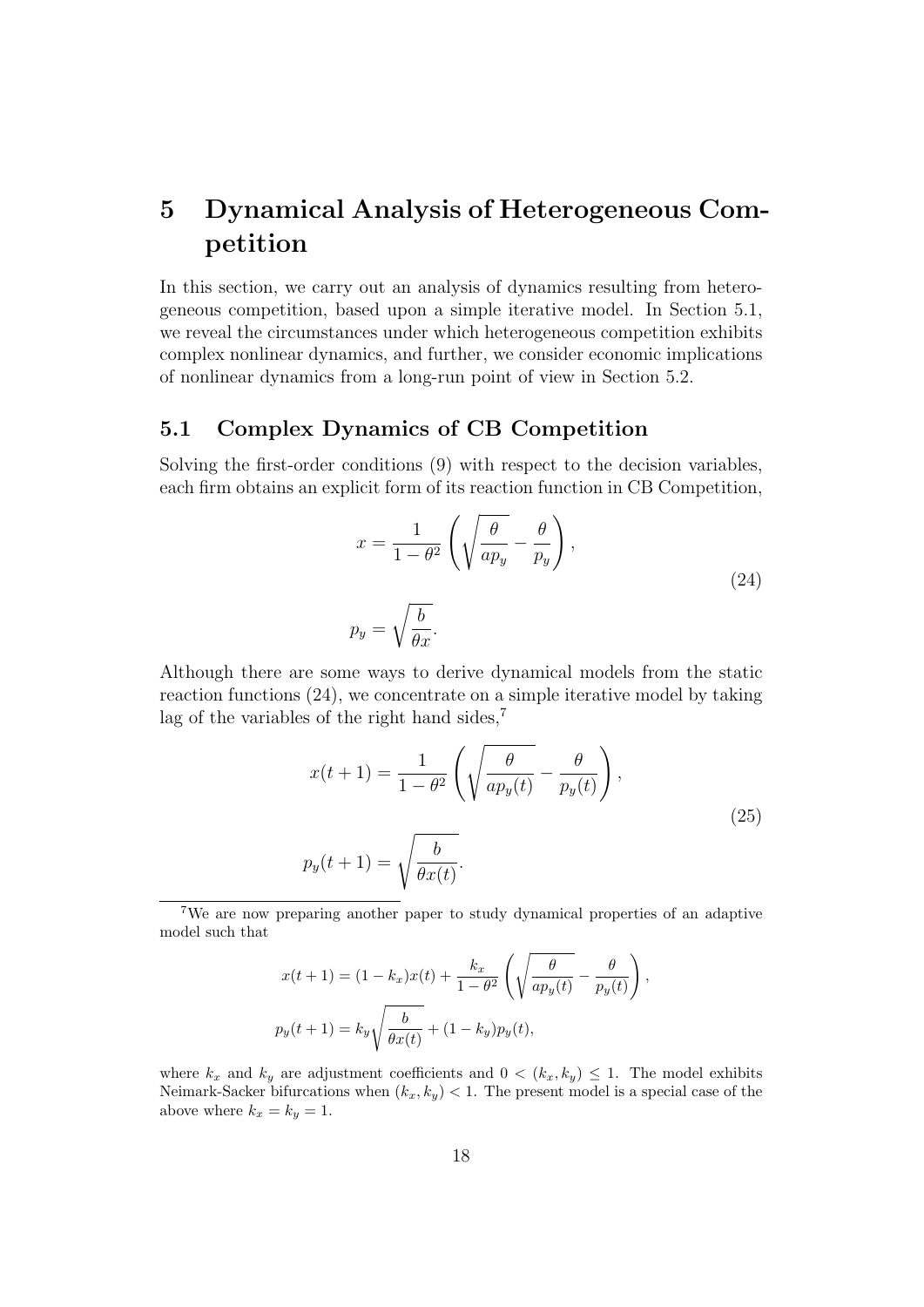Let us linearize  $(25)$  in the neighborhood of CB equilibrium to study its local stability. The Jacobian matrix evaulated at CB equilibrium is

$$
J^{CB} = \begin{pmatrix} 0 & \frac{1}{2(1-\theta^2)} \left(\frac{\theta}{a}\right)^2 \frac{2\theta^2 + \theta\gamma - 1}{c(1+\theta\gamma)^2} \\ -\frac{1}{2} \left(\frac{a}{\theta}\right)^2 c(1+\theta\gamma)^2 & 0 \end{pmatrix} . \tag{26}
$$

The eigenvalues of (26) are the solutions of the characteristic equation

$$
\lambda^2 - \text{tr} J^{CB} \lambda + \det J^{CB} = 0
$$

where

$$
\text{tr} J^{CB} = 0,
$$
  
\n
$$
\text{det} J^{CB} = \frac{2\theta^2 + \theta\gamma - 1}{4(1 - \theta^2)}.
$$
\n(27)

It is well-known that the equilibrium point is asymptotically stable if and only if both eigenvalues have modulus smaller than unity. It is also wellknown that the characteristic equation has eigenvalues less than unity in absolute value if and only if

$$
\pm \text{tr} J^{CB} + \det J^{CB} + 1 > 0
$$
 and  $1 - \det J^{CB} > 0.$  (28)

Thus these three conditions define the parameter domain of asymptotic stability of CB equilibrium. To examine the stability, we substitute (27) into the left-hand sides of the first two inequalities in (28) to have

$$
1 + \frac{2\theta^2 + \theta\gamma - 1}{4(1 - \theta^2)} > 0,
$$

which always holds for positive a, b, and  $\theta$ . Regarding the last inequiality, the det  $J^{CB} = 1$  boundary is given by

$$
6\theta^2 + \theta\gamma - 5 = 0.
$$

On the boundary, the eigenvalues are pure imaginary and unity in absolute value, which means  $\lambda_{1,2} = e^{\pm i2\pi\varepsilon}$ ,  $0 \le \varepsilon \le 1$ . Therefore,

$$
trJ^{CB} = \lambda_1 + \lambda_2 = 2\cos 2\pi\varepsilon.
$$

On the other hand,  $trJ^{CB} = 0$ . Thus  $2 \cos 2\pi \epsilon = 0$  from which we derive  $\varepsilon = 0.25$ . This implies the emergence of a four-period cycle on this bounday,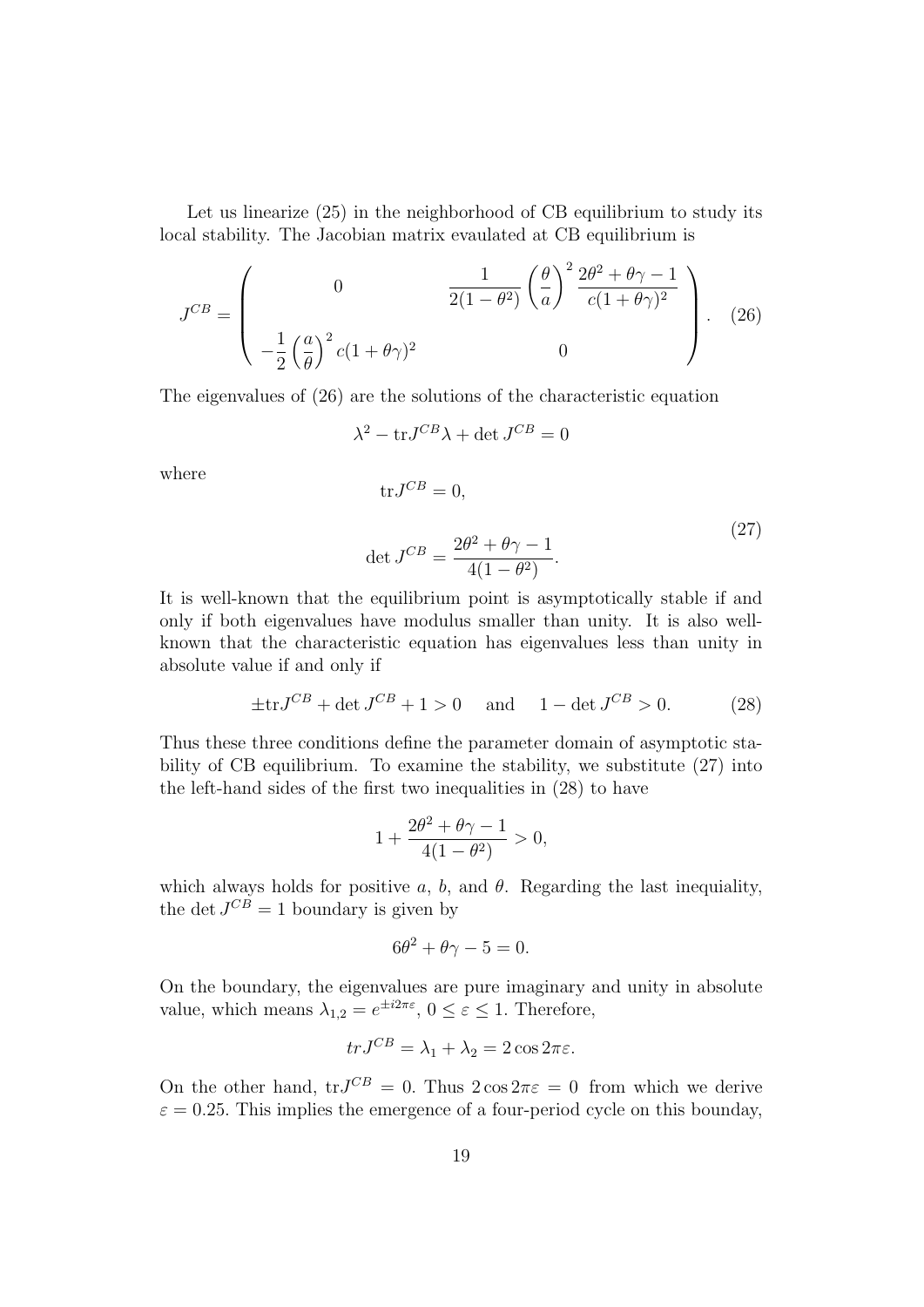as shown by Sonis (2000). As a set of parameters crosses the boundary, the fixed point is replaced by a four-period cycle, and then proceeds to chaos through a period-doubling way.

We need to prevent a solution generated by the model from being negative. Let us denote the reaction functions of firm  $X$  and  $Y$  (i.e., the first and the second equation of (24)) by  $r_x(p_y)$  and  $r_y(x)$ , respectively, and let us also denote a maximizer and maximum of  $r_x(p_y)$  by  $p_y^m$  and  $x^m$ . Then we obtain

$$
p_y^m = 4a\theta \quad \text{and} \quad x^m = \frac{1}{4a(1 - \theta^2)}.
$$

If  $r_x(0) \geq r_y(x^m)$  holds, then a solution of (25) is non-negative for any  $t \geq 1$ . Solving the last inequality condition gives the following non-negative condition for a time-path,

$$
c \ge \frac{\theta^3}{4(1-\theta^2)}.
$$

Since we assume Assumption 2, the feasible domain of instability is given by the following inequalities:

$$
6\theta^2 + \theta \gamma(\theta, c) - 5 > 0
$$
,  $c > \frac{\theta^3}{4(1 - \theta^2)}$ , and  $c < \frac{1}{\theta^3}$ ,

which is a strip-wise region denoted by [U] in Figure  $4(A)$ . It can be seen that crossing the boundary into this region allows for a period doubling cascade to chaos. Each color in Figure 4 corresponds to period's number of cycles as displayed in the table below the figure; the red area labelled as [S] exhibits a set of  $(\theta, c)$  for which trajectories converge to a unique stable fixed point. The yellow area corresponds to a period-4 cycle, the light blue area to a period-8 cycle, the light red area to a cycle of period-16 and so forth. The black area corresponds to a cycle of period-17 up to -64 and the white area corresponds to a cycle of period-over-64 or an aperiodic (including chaotic) orbit.<sup>8</sup> CB output is negative in the light-gray triangle-wise region at the upper-left, and a dynamical solution becomes negative in the dark-gray distorted rectangle region. An enlargement of the unstable region is shown in Figure  $4(B)$ , which facilitate taking a view of the aperiodic region. It should be noted that, due to the symmetry, similar figures are obtained concerning dynamics in BC competition.

### \*\*\*\*\* Figure 4 \*\*\*\*\*

<sup>8</sup>For practical purposes, it is enough to check up to period-64 cycle in order to detect aperiodic area.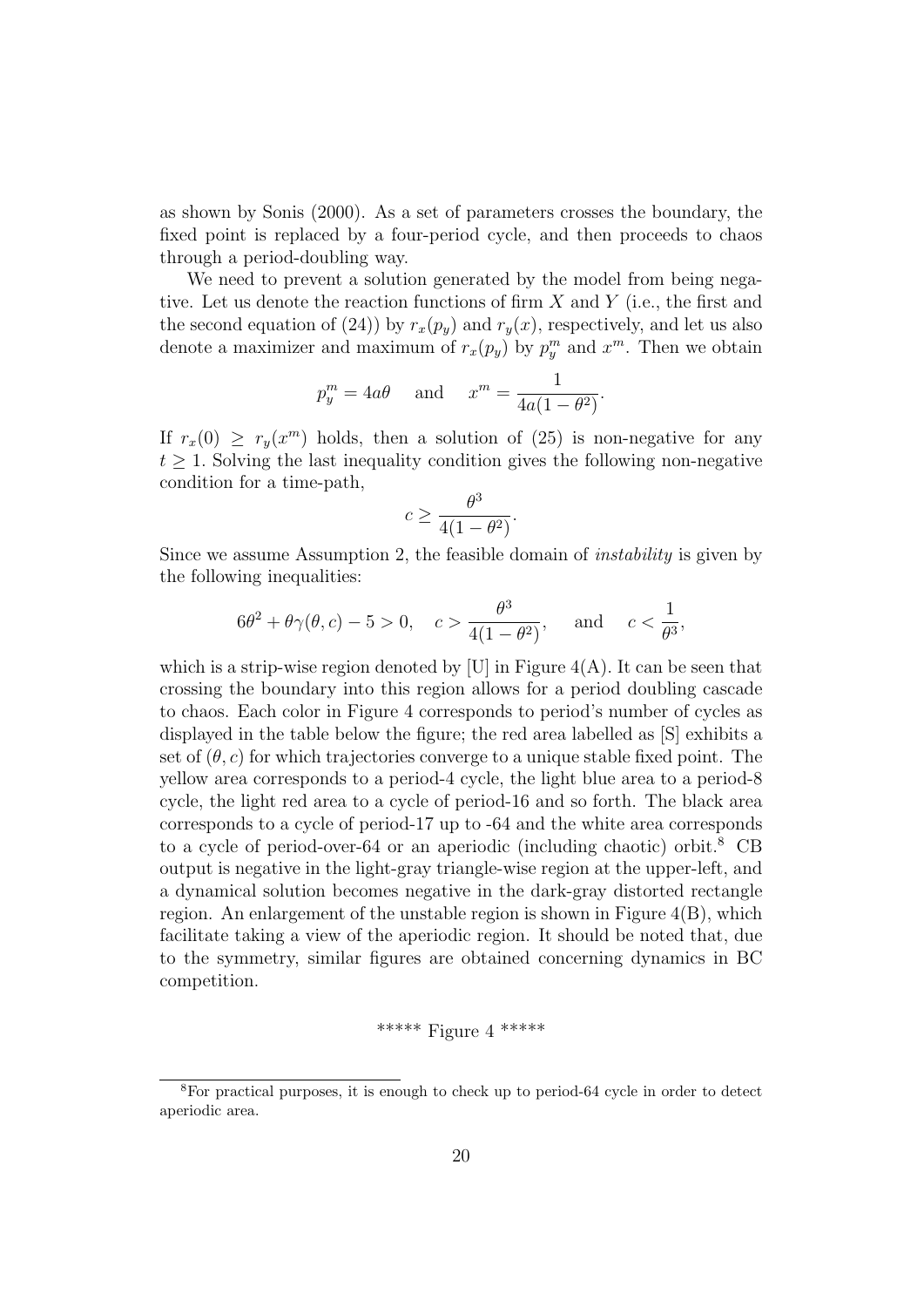### 5.2 Long-Run Aspects of Complex Dynamics

It is now well-known that chaotic dynamics has the sensitive dependence on initial conditions. A consequence of the dependence is that even a slightly different choice of initial conditions can drastically alter the whole future evolution of the trajectories. Therefore it is meaningless to investigate individual chaotic trajectories. One way to characterize such chaotic dynamics is to turn our attention to statistical or long-run behavior of trajectories. Under rather weak mathematical conditions, frequencies of a chaotic trajectory may converge to a stable density function. Once the explicit form of the density function is constructed, it can be shown that for any continuous function of a variable, its time average calculated along a chaotic trajectory is equal to its space average.<sup>9</sup> This implies that it is possible to analytically calculate the long-run average behavior that is independent from a choice of initial conditions. However, it is, in general, difficult to construct an explicit form of the density function, even if its existence is mathematically confirmed. We thus numerically calculate the long-run average behavior over sufficiently a long period of time as a proxy for the analytical value of the long-run behavior.

Given the simple iterative dynamical sytem, the average profit of a time path with T-period is defined by

$$
\bar{\pi}_i = \frac{1}{T} \sum_{t=0}^{T-1} \pi(i(0), p_j(0)) \qquad i, j = x, y, \quad i \neq j.
$$

We perform numerical simulations of CB competition and then BC competition. Figure 5 illustrates the results of the numerical simulations in which the degree of product differentiation is measured on the horizontal axis and the long-run average profits of firm  $X$  and  $Y$  are on the horizontal axis. For comparison, graphs of the CB equilibrium profits of both firms are also depicted as slightly downward sloping dashed curves. In each simulation, the average is calculated from the last 1000 out of 3000 iterations, and  $\theta$  is increased in steps of 0.0025 (= 1/400) from  $\theta_s - k$  to  $\theta_e$ . Here k is an arbitrarily

$$
\lim_{T \to \infty} \frac{1}{T} \sum_{t=0}^{T-1} f(\phi^t(x_0)) = \int f(x)\varphi(x)ds
$$

where  $\phi^t = \phi^{t-1} \cdot \phi$  and  $\phi^0 = 1$ . See, for example, Chapter 8 of Day (1994) for more details.

<sup>&</sup>lt;sup>9</sup>Let  $x_{t+1} = \phi(x_t)$  be a dynamical process where  $x_t$  is a variable at time t. Suppose the frequencies of the trajectory  ${x_t}_{t=0}^{\infty}$  converge to a density function,  $\varphi$ . Then for any continuous function  $f$  and for any initial point  $x_0$ ,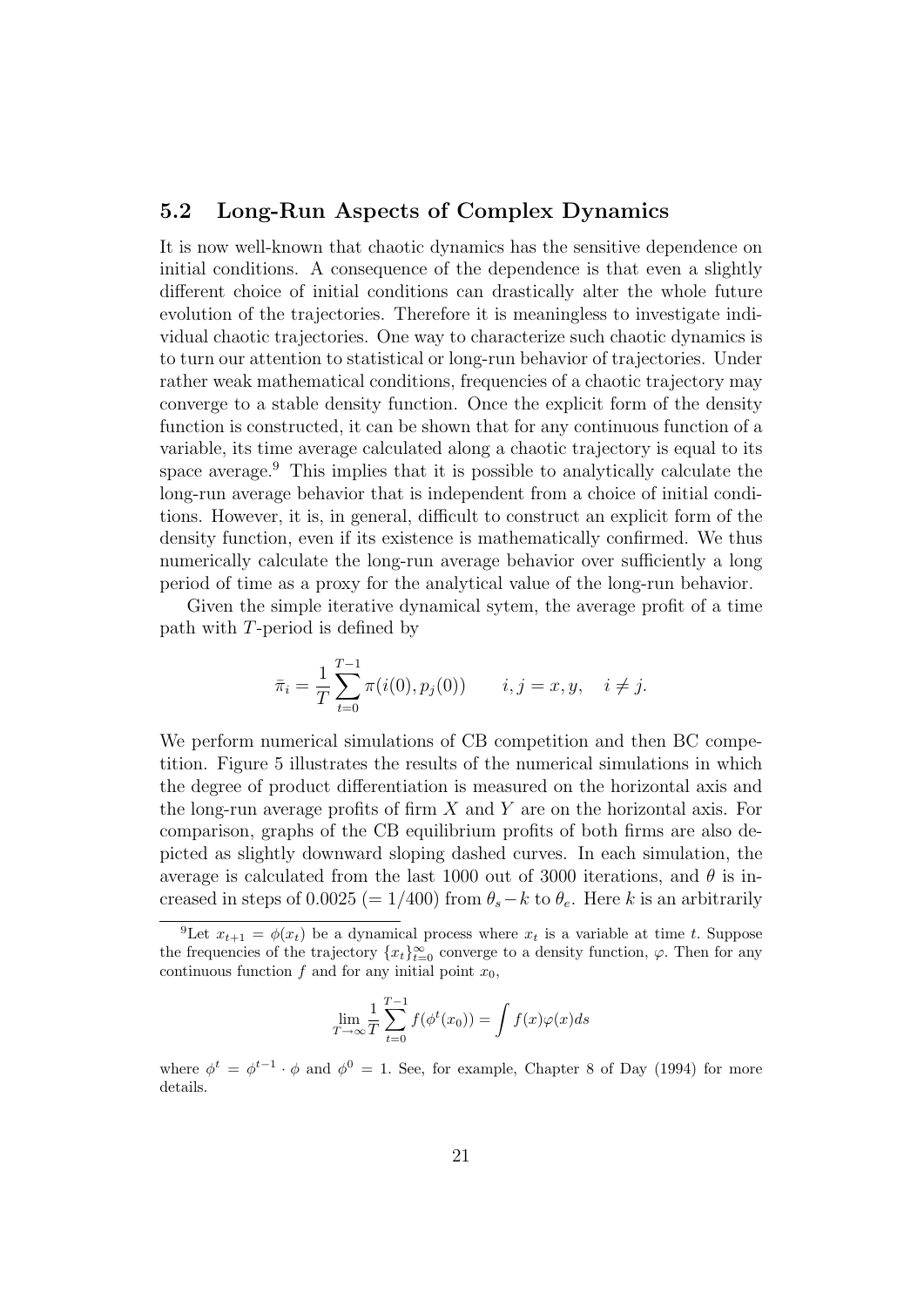small number ( $k = 0.005$  in the simulations),  $\theta_s$  is the value for which loss of stability occurs, and  $\theta_e$  is the value for which a trajectory becomes zero.<sup>10</sup>

It can be observed in Figure 5 that the average profit of each firm is identical to its CB profit when  $\theta$  is less than  $\theta_s$ , that is, when the dynamical system is stable. In Figure  $5(A)$ , the production cost ratio is chosen to be unity for which firm  $X$  is more profitable than firm  $Y$ . It can be seen that along a unstable time-path, the average profit of firm  $X$  is larger than its CB profit while the average profit of firm Y is not only less than its CB profit but negative for a little larger value than  $\theta_s$ . In Figure 5(B), the production cost ratio is chosen to be 0.5, which means that firm  $X$  is inefficient and firm  $Y$  is more efficient. In consequence, CB profit of firm  $Y$  is larger than that of firm  $X$ . However, as seen in the figure, the average profit of firm  $Y$  gets decreasing very rapidly and sooner or later becomes negative as  $\theta$  increases from  $\theta_s$ . On the other hand, the average profit of firm X increases in  $\theta$  and becomes larger than CB profit of firm  $X$ . Due to the symmetry between CB competition and BC competition, the numerical results obtained here are reversed in BC competition. Although we do not represent simulation results in BC competition, we have exactly the same illustrations of long-run average profits as shown in Figure 5(A) and (B) if we put  $\tilde{c} = 1$  and  $\tilde{c} = 2$ and replace x and y by y and x, and CB by BC. These numerical simulations indicate the following result:

Proposition 7 When an equilibrium is unstable in heterogenous competitions, a quantity-setting firm is more profitable while the long-run average profit of a price-setting firm is negative soon after unstability occurs.

#### \*\*\*\*\* Figure 5 \*\*\*\*\*

It can be explained why the long-run average profit of firm Y becomes negative. By definition, the profit of firm  $Y$  taken along a time path is positive if

$$
p_y(t) > b \quad \text{and} \quad y(t) > 0.
$$

<sup>10</sup>Given  $c = \bar{c}, \theta_s$  and  $\theta_e$  are defined by

$$
6\theta_s + \theta_s \gamma (\theta_s, \bar{c}) - 5 = 0
$$
 and  $\bar{c} = \frac{\theta_e^3}{4(1 - \theta_e^2)}$ .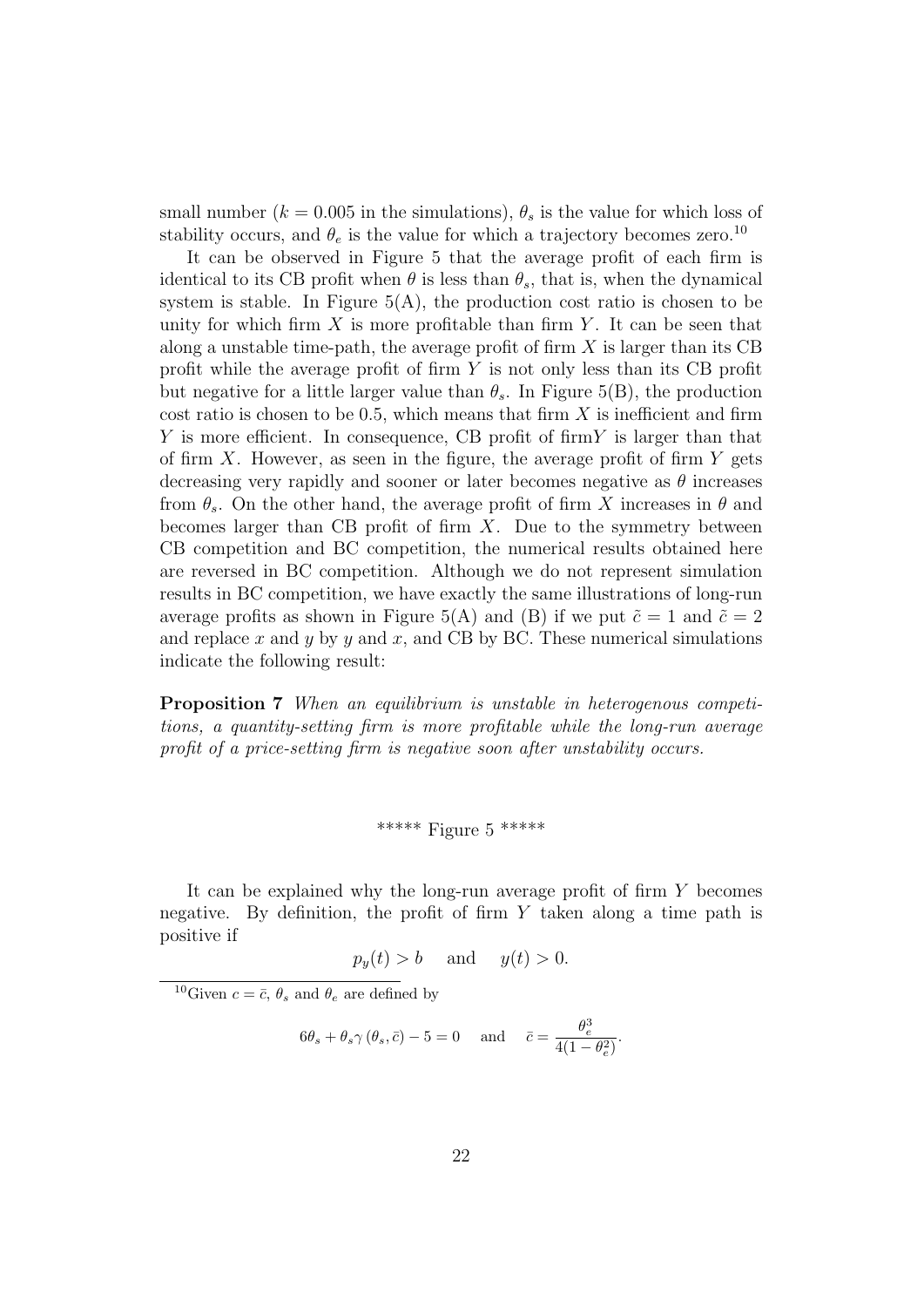Solving the inverse demand of good  $y$  for  $y$  and substituting the first equation of the dynamical system yields, after arrangements,

$$
y(t) = \frac{\theta}{1 - \theta^2} \left( \frac{1}{\theta p_y(t)} - \sqrt{\frac{\theta}{a p_y(t)}} \right),
$$

which implies the following condition for a positive  $y(t)$ :

$$
p_y(t) < \frac{a}{\theta^3}.
$$

Thus as far as the time path of  $p_y$  stays inside of the interval  $(b, \frac{a}{\theta^3})$ , the profit of firm  $Y$  is positive. However, as can be seen in Figure 6 in which a part of the return map is illustrated, a chaotic path of  $p_y$  is either larger than  $\frac{a}{\theta^3}$ or less than  $b^{11}$ . In consequence, the profit taken along the chaotic path is negative except in a neighborhood of the starting point. On the other hand, since it can be verified that  $\pi_x(t) = (p_x(t) - a)x(t) > 0$  if  $p_y(0) > a\theta$  and  $x(0) > 0$ , the long-run average profit of firm X is positive along a chaotic path.

#### \*\*\*\*\*\* Figure 6 \*\*\*\*\*

A natural question that arises is what firm Y should do to cope with this unfavorable situation. There are several possible answers: the first is that a price-setting firm exits the unstable market because it makes losses. Since its long-run average profit is much larger than an equilibrium profit, a quantity-setting firm is in favor of the unstable market and has a strong reason to remain in the market. In this case, a duopoly market turns out to be a monopoly market as a result of unstable heterogeneous competition.<sup>12</sup> The second is to get rid of the assumption of full information and to reconsider dynamics under boundedly rational circumstances in which the firms

$$
p = \frac{1}{x + \varepsilon}
$$

<sup>&</sup>lt;sup>11</sup>In this simulation, we set  $a = b = 2$ ,  $\theta = 0.9027$ ,  $x(0) = 0.35$  and  $p_y(0) = 2.52$ . 750 iterations are performed and the trajectory obtained after 500 iterations is depicted. The upper side of the return map is eliminated only for convenience.

<sup>12</sup>It is well-known that the isoelastic demand is problematic in a monopoly case. To remedy this problem, we can consider the following inverse demand function after firm Y leaves the market,

where  $\varepsilon$  is a positive autonomous demand. When the monopoly firm is required to produce more than the autonomous demands, its profit is  $\pi_x = (1 - \sqrt{a \varepsilon})^2 > 0$ .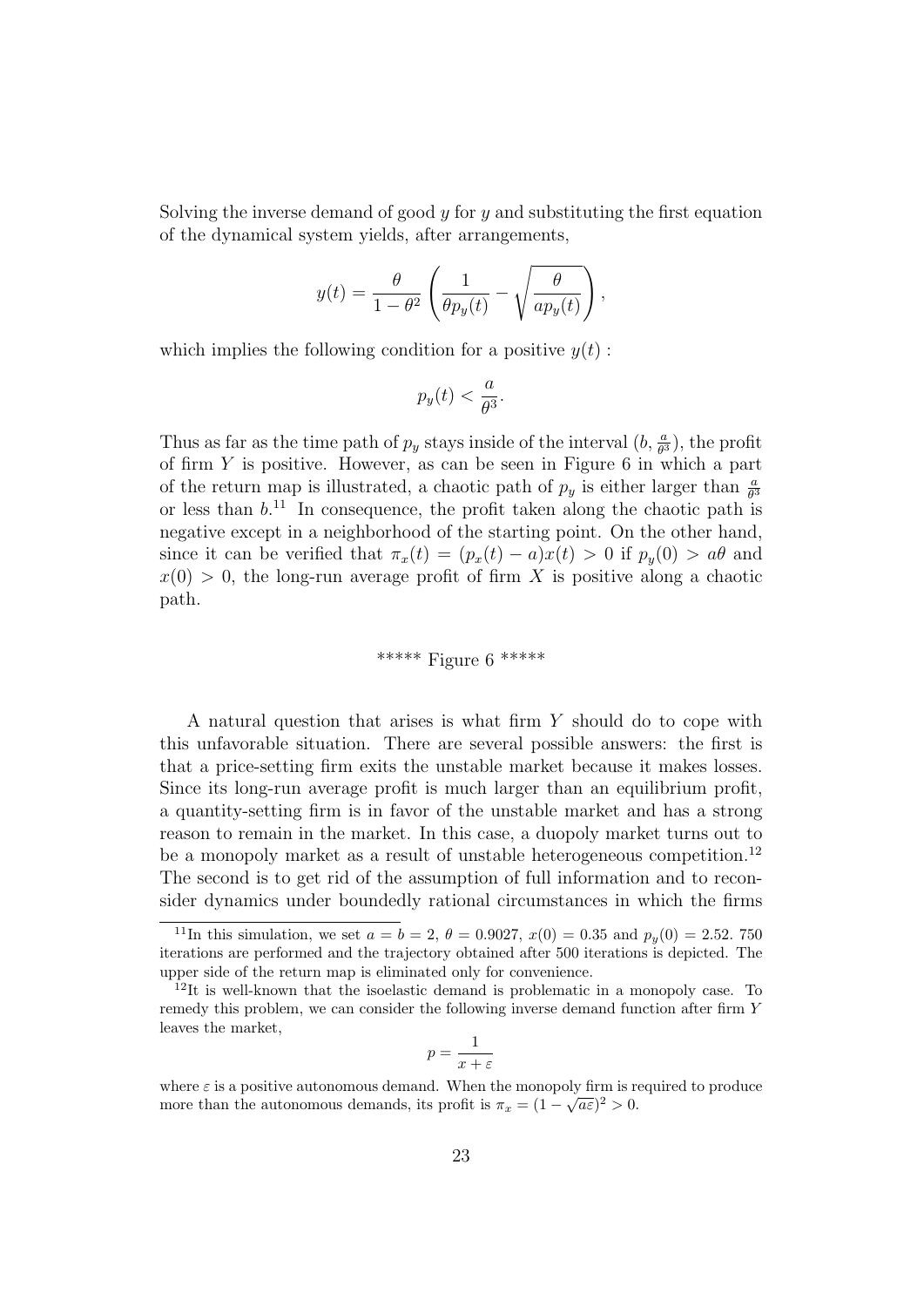have only misspecified knowledge of the demand function. In fact, this line of research has already launched. One interesting approach is proposed by Bischi et al. (2004) in which a duopoly game with production differentiation is considered in CB competition. Under the assumption of limited information such that the firms do not know the demand function of the market, a profit maximization problem is solved with the aid of, what they call a local and monopolistic approximation of the demand function. The result is that dynamics based on this approach always converges to an equilibrium. The third is to stabilize chaotic fluctuations through public effort such as government intervention to the market or individual effort such as changing the formation of expectations. See Matsumoto (2006) for controlling chaos in a nonlinear duopoly model. The last is to change a strategy from price to quantity, which implies to change a type of competition from heterogeneity to homegeneity.

## 6 Concluding Remarks

In this study, we have two main aims, the first of which is to shed light on the roles of production cost difference on the optimal behavior in a differentiated duopoly model, and the second of which is to shed light on the roles of nonlinearity on unstable dynamics possibly generated in the model.

Within a heterogeneous competition, heterogeneities in production cost do matter in the sense that a price strategy can dominate a quantity strategy (roughly speaking) if a price setter is efficient with regard to production cost. This is not observed in the traditional differentiated duopoly model in which homogeneous cost assumption is adapted. Second, it is shown that a heterogeneous competition is a natural consequence of the optimal behavior of each firm if the cost difference is large. This result is new and is obtainable only when heterogeneous costs are taken into account.

It have been demonstrated that a homogeneous competition can generate complex dynamic involving chaos in duopolistic as well as oligopolistic circumstance in which demand is nonlinear. Turning our attentions to dynamics of a nonlinear duopoly with product differentiation in a heterogeneous competition, we have shown that heterogeneous competition may follow complex nonlinear dynamics. In consideration of the result, we have constructed a feasible domain of unstable equilibrium, which provides parametric configurations to give rise to chaotic dynamics. We have also demonstrated that even if a price-setter can make more profits at equilibrium than a quantity setter, its long-run average profit taken along the unstable but bounded time path becomes not only less than the equilibrium profit but also negative.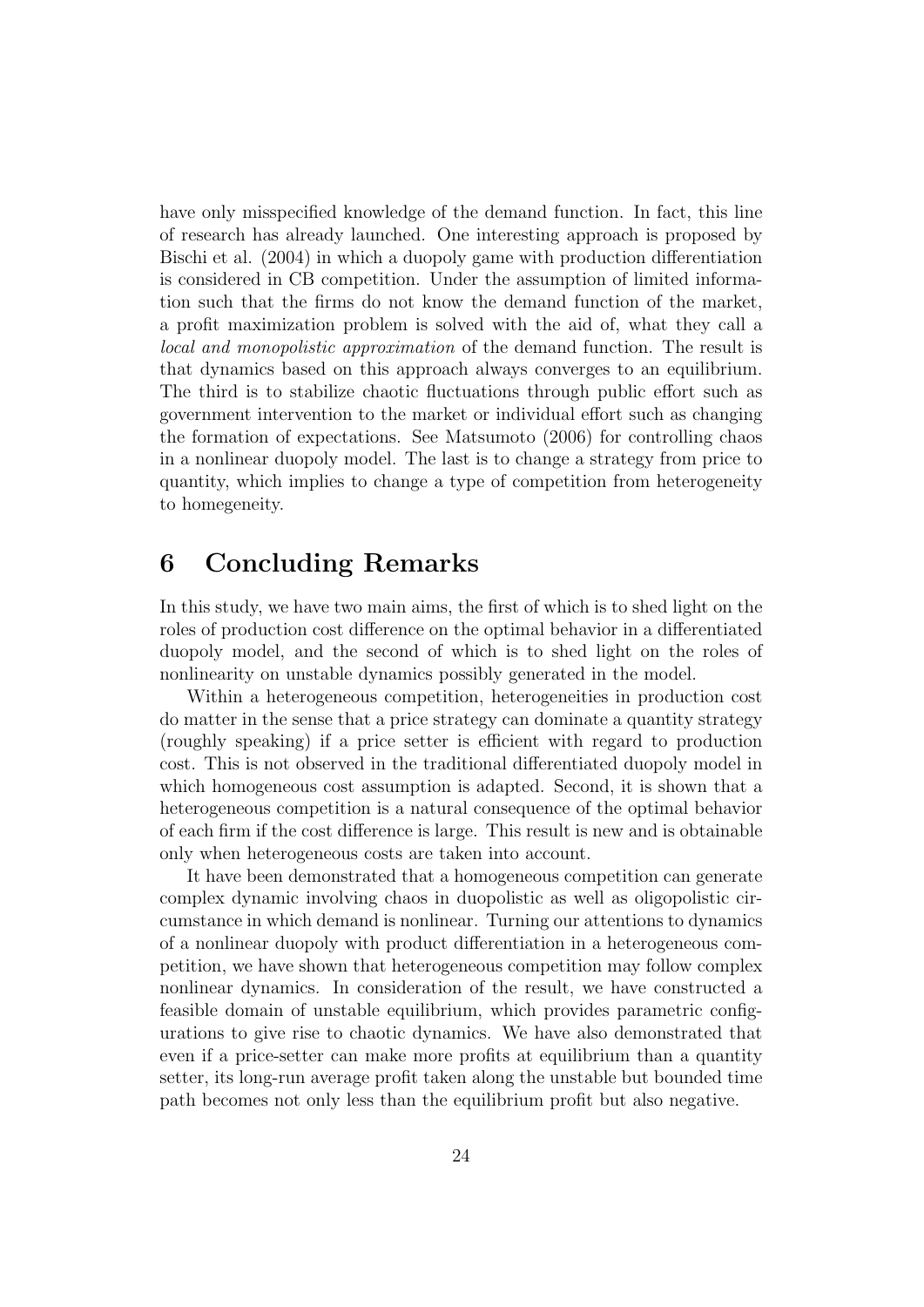We have focused on the heterogeneous case in which firms are not allowed to take the same strategy. It is possible to extend our results in the general case that involves homogeneous as well as heterogeneous competition.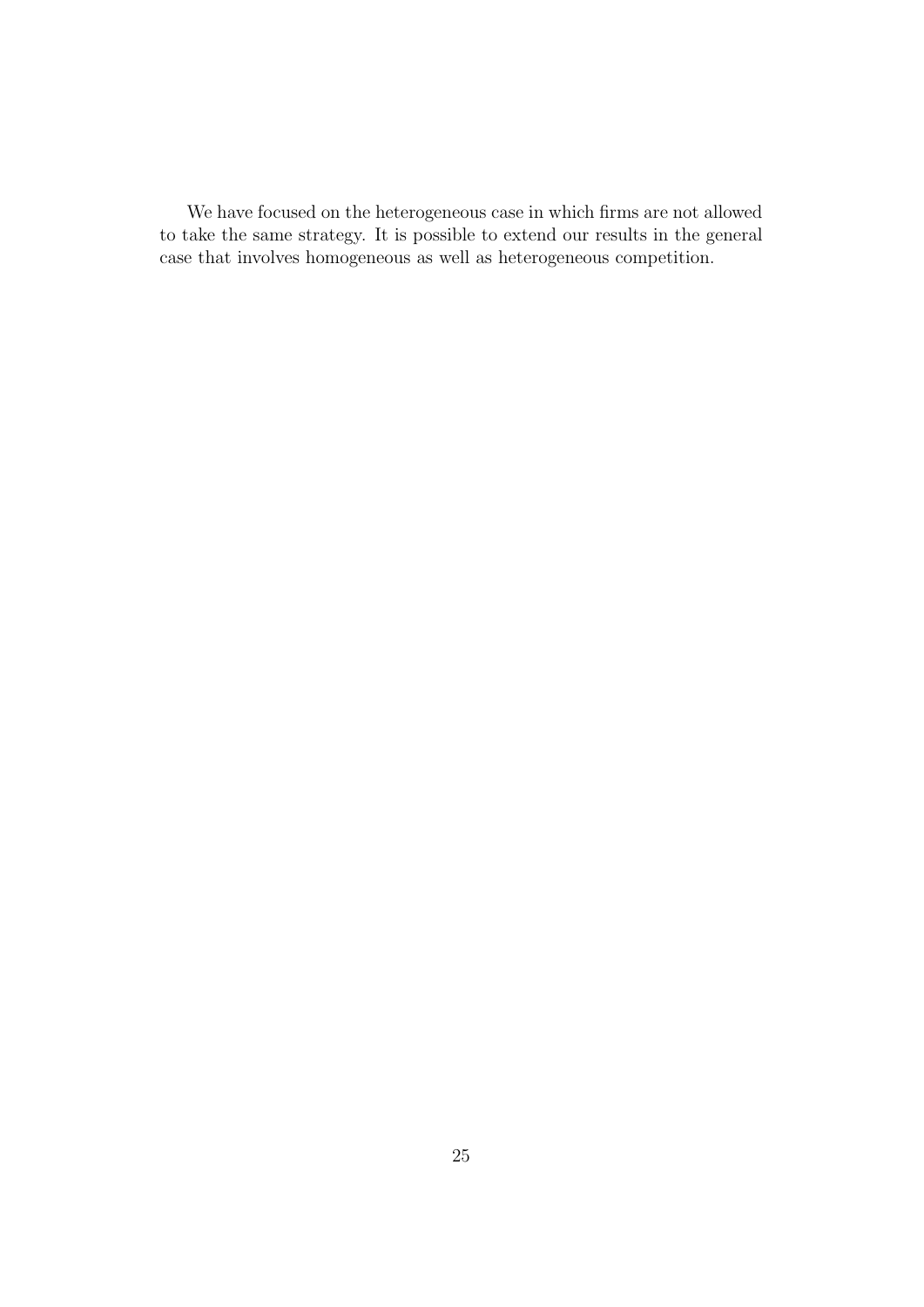## References

- [1] Bischi, G.I., A.K. Naimzada and L. Sbragia, "Oligopoly Games with Local Monopolistic Approximation," mimeo, 2004.
- [2] Bylka, S. and J. Komar, "Cournot-Bertrand Mixed Oligopolies," in M. Beckmann and H.P. Künzi eds., Warsaw Fall Seminars in Mathematical Economics 1975 (Lecture Notes in Economics and Mathematical Systems 133), Springer-Verlag, 22–33, 1976.
- [3] Cheng, L., "Comparing Bertrand and Cournot Equilibria: a Geometric Approach," Rand Journal of Economics 16, 146–152, 1985.
- [4] Day, R.H., Complex Economic Dynamics, Vol. I, MIT Press, 1994.
- [5] Matsumoto, A., "Controlling the Cournot-Nash Chaos," forthcoming in Journal of Optimization Theory and Application 128, 2006.
- [6] Matsumoto, A. and T. Onozaki, "Linear Differentiated Duopoly with Heterogeneous Production Costs in Heterogeneous Competition," mimeo, 2005.
- [7] Okuguch, K., "Equilibrium Prices in the Bertrand and Cournot Oligopolies," Sonderforschungsbereich 303, Bonn University, 1984, and Journal of Economic Theory 42, 128–139, 1987.
- [8] Puu, T., Attractors, Bifurcations, and Chaos: Nonlinear Phenomena in Economics, 2nd Edition, Springer-Verlag, 2003.
- [9] Puu, T. and I. Sushko (eds.), Oligopoly Dynamics: Models and Tools, Springer-Verlag, 2002.
- [10] Rosser, J.B., Jr. (ed.), Complexity in Economics, Vol. I–III (The International Library of Critical Writings in Economics 174), Edward Elgar Publishing, 2004.
- [11] Singh, N. and X. Vives, "Price and Quantity Competition in a Differerntiated Duopoly," Rand Journal of Economics 15, 546–554, 1984.
- [12] Sonis, M., "Critical Bifurcation Surfaces of 3D Discrete Dynamics," Discrete Dynamics in Nature and Society 4, 333–343, 2000.
- [13] Yousefi, S. and F. Szidarovszky, "Puu-Type Duopolies with Production Differentiation: A Simulation Study," mimeo, 2004.